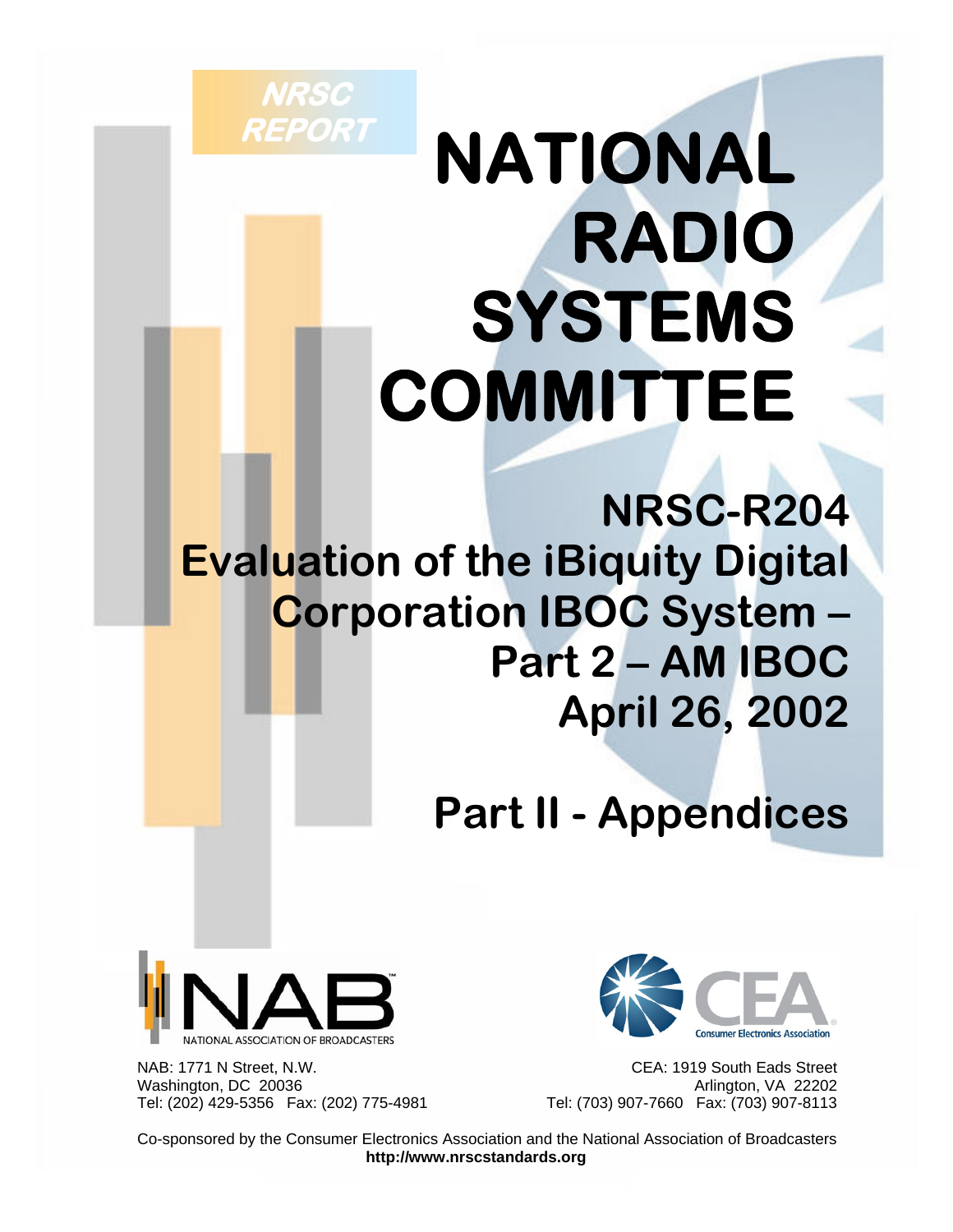#### **NRSC-R204**

#### **NOTICE**

NRSC Standards, Guidelines, Reports and other technical publications are designed to serve the public interest through eliminating misunderstandings between manufacturers and purchasers, facilitating interchangeability and improvement of products, and assisting the purchaser in selecting and obtaining with minimum delay the proper product for his particular need. Existence of such Standards, Guidelines, Reports and other technical publications shall not in any respect preclude any member or nonmember of the Consumer Electronics Association (CEA) or the National Association of Broadcasters (NAB) from manufacturing or selling products not conforming to such Standards, Guidelines, Reports and other technical publications, nor shall the existence of such Standards, Guidelines, Reports and other technical publications preclude their voluntary use by those other than CEA or NAB members, whether to be used either domestically or internationally.

Standards, Guidelines, Reports and other technical publications are adopted by the NRSC in accordance with the NRSC patent policy. By such action, CEA and NAB do not assume any liability to any patent owner, nor do they assume any obligation whatever to parties adopting the Standard, Guideline, Report or other technical publication.

This Guideline does not purport to address all safety problems associated with its use or all applicable regulatory requirements. It is the responsibility of the user of this Guideline to establish appropriate safety and health practices and to determine the applicability of regulatory limitations before its use.

> Published by CONSUMER ELECTRONICS ASSOCIATION Technology & Standards Department 1919 S. Eads St. Arlington, VA 22202

NATIONAL ASSOCIATION OF BROADCASTERS Science and Technology Department 1771 N Street, NW Washington, DC 20036

©2008 CEA & NAB. All rights reserved.

*This document is available free of charge via the NRSC website at www.nrscstandards.org. Republication or further distribution of this document, in whole or in part, requires prior permission of CEA or NAB.*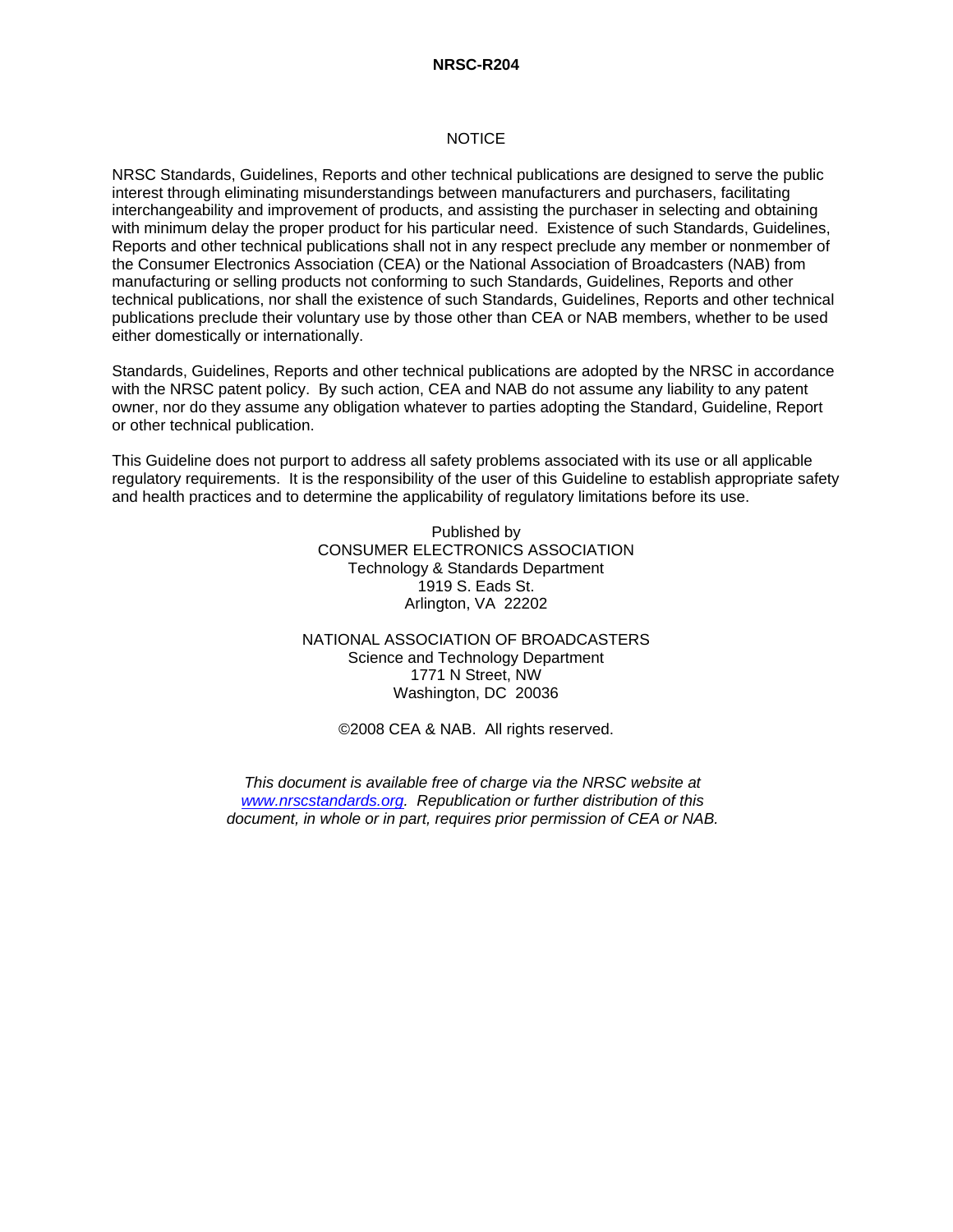#### **NRSC-R204**

#### **FOREWORD**

NRSC-R204, Evaluation of the iBiquity Digital Corporation IBOC System – Part 2 – AM IBOC, documents the NRSC's evaluation of the AM IBOC system which was subsequently selected by the FCC in October 2002 as the technology that will permit AM radio broadcasters to introduce digital operations. The DAB Subcommittee chairman at the time of adoption of NRSC-R204 was Milford Smith; the NRSC chairman at the time of adoption was Charles Morgan.

The NRSC is jointly sponsored by the Consumer Electronics Association and the National Association of Broadcasters. It serves as an industry-wide standards-setting body for technical aspects of terrestrial over-the-air radio broadcasting systems in the United States.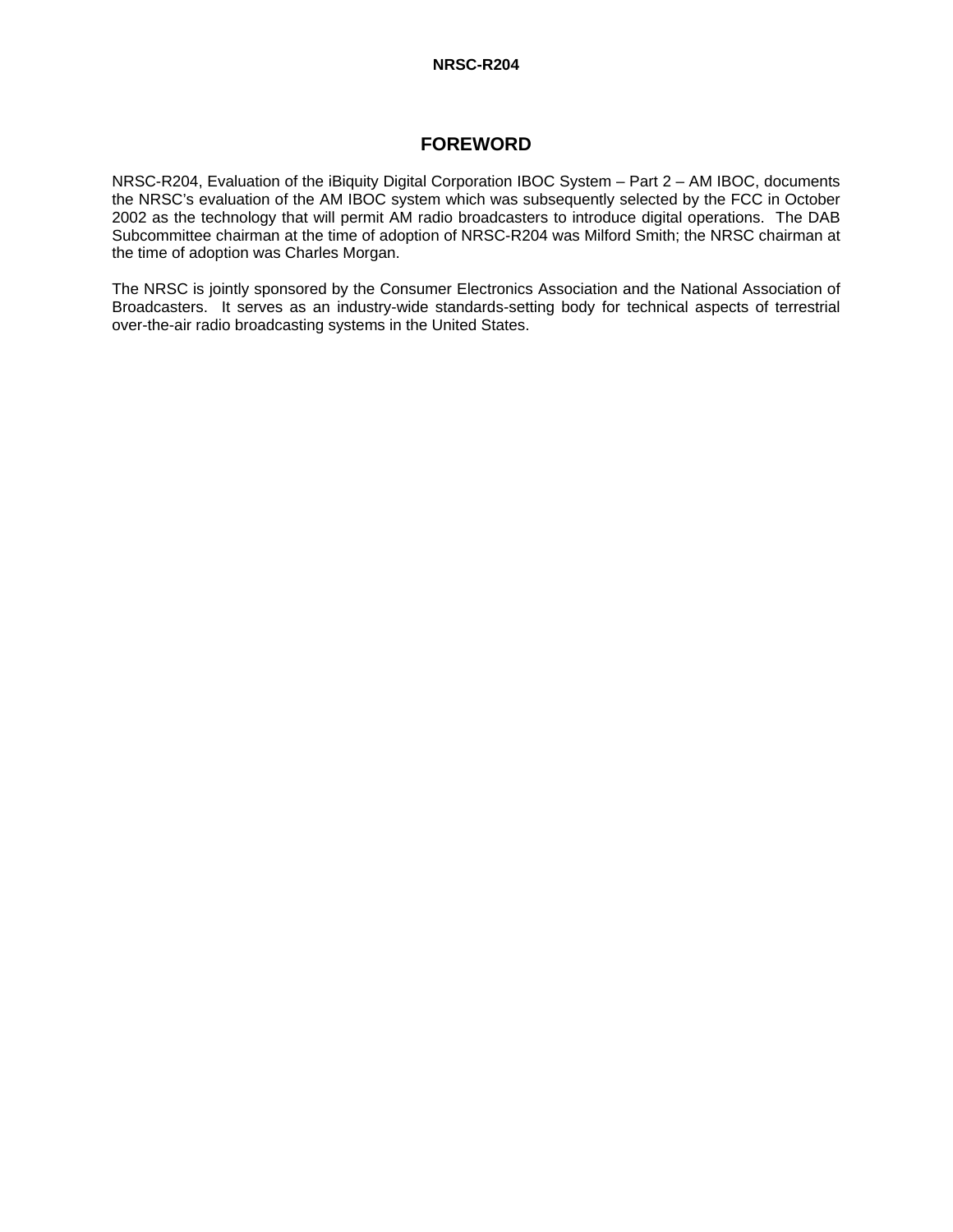

**2500 Wilson Boulevard Arlington, VA 22201-3834 (703) 907-7660 FAX (703) 907-7601** 

**NATIONAL RADIO SYSTEMS COMMITTEE**



**1771 N Street, NW Washington, DC 20036-2800 (202) 429-5346 FAX (202) 775-4981**

### **DAB Subcommittee**

### **EVALUATION OF THE iBiquity DIGITAL CORPORATION IBOC SYSTEM**

**Part 2 – AM IBOC** 

**Appendix A**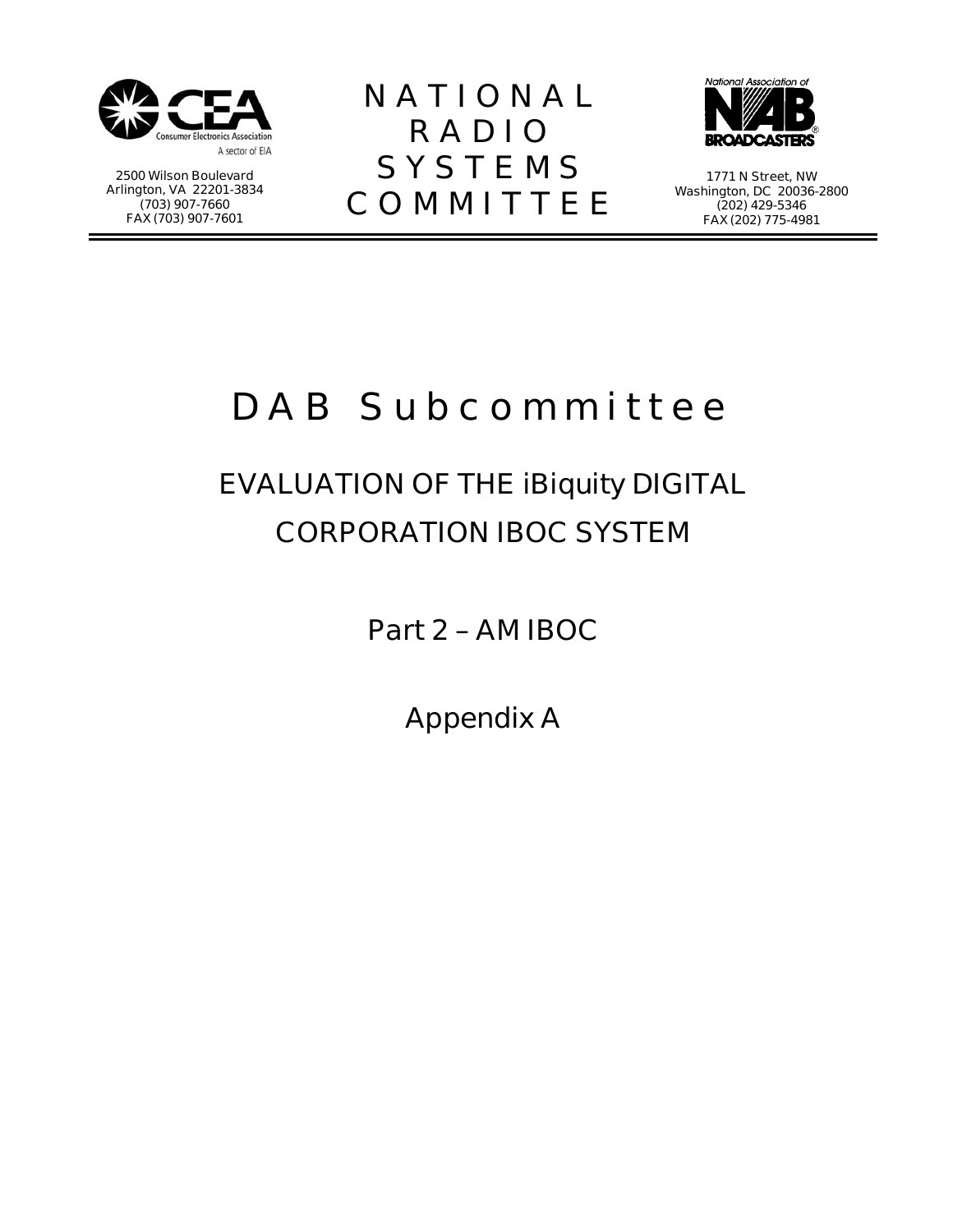#### **DAB Subcommittee Goals & Objectives**

*(as adopted by the Subcommittee on May 14, 1998)*

#### **Objectives**

- (a) To study IBOC DAB systems and determine if they provide broadcasters and users with:
	- A digital signal with significantly greater quality and durability than available from the AM and FM analog systems that presently exist in the United States;
	- A digital service area that is at least equivalent to the host station's analog service area while simultaneously providing suitable protection in co-channel and adjacent channel situations;
	- A smooth transition from analog to digital services.
- (b) To provide broadcasters and receiver manufacturers with the information they need to make an informed decision on the future of digital audio broadcasting in the United States, and if appropriate to foster its implementation.

#### **Goals**

To meet its objectives, the Subcommittee will work towards achieving the following goals:

- (a) To develop a technical record and, where applicable, draw conclusions that will be useful to the NRSC in the evaluation of IBOC systems;
- (b) To provide a direct comparison between IBOC DAB and existing analog broadcasting systems, and between an IBOC signal and its host analog signal, over a wide variation of terrain and under adverse propagation conditions that could be expected to be found throughout the United States;
- (c) To fully assess the impact of the IBOC DAB signal upon the existing analog broadcast signals with which they must co-exist;
- (d) To develop a testing process and measurement criteria that will produce conclusive, believable and acceptable results, and be of a streamlined nature so as not to impede rapid development of this new technology;
- (e) To work closely with IBOC system proponents in the development of their laboratory and field test plans, which will be used to provide the basis for the comparisons mentioned in Goals (a) and (b);
- (f) To indirectly participate in the test process, by assisting in selection of (one or more) independent testing agencies, or by closely observing proponent-conducted tests, to insure that the testing as defined under Goal (e) is executed in a thorough, fair and impartial manner.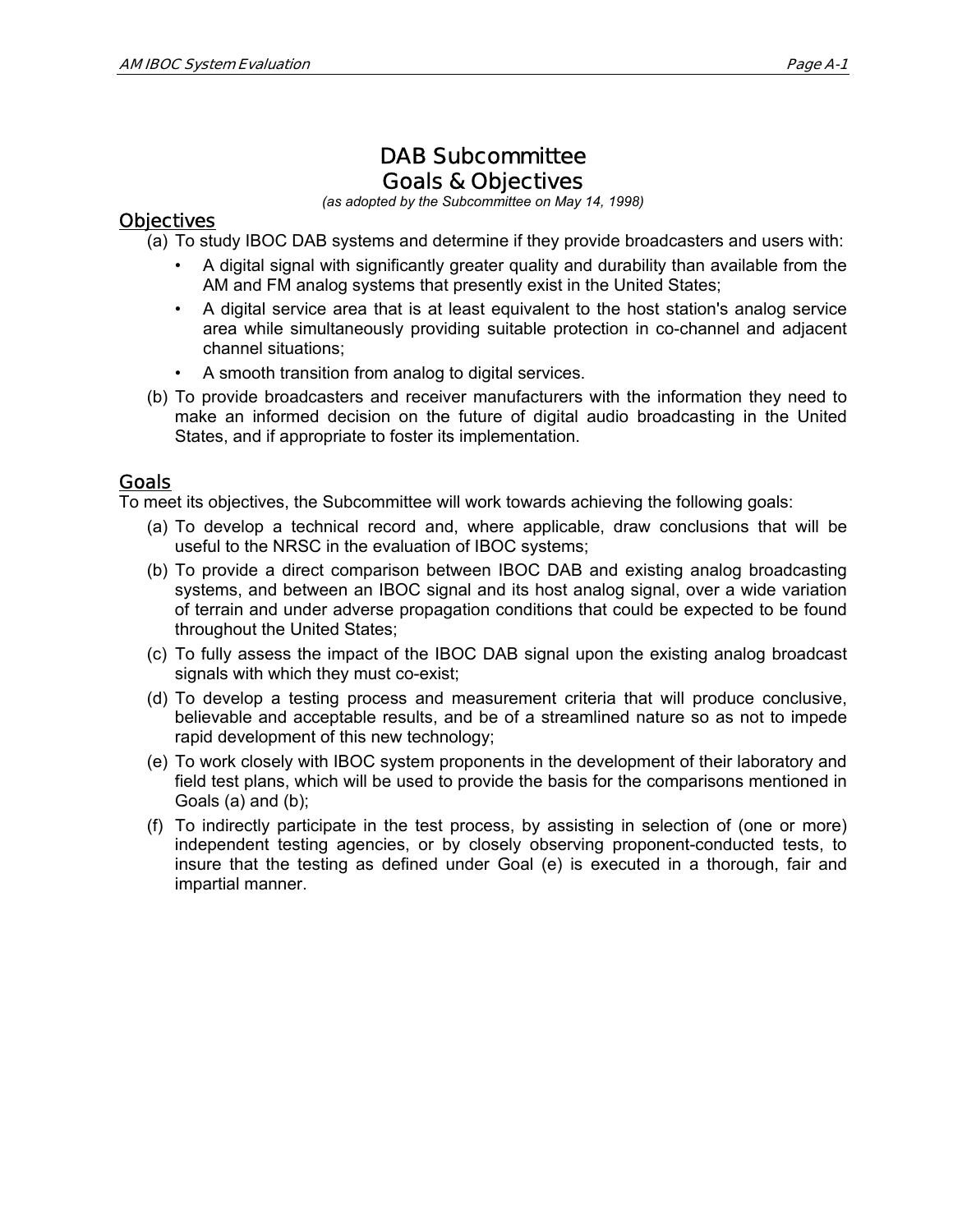

**2500 Wilson Boulevard Arlington, VA 22201-3834 (703) 907-7660 FAX (703) 907-7601** 

**NATIONAL RADIO SYSTEMS COMMITTEE**



**1771 N Street, NW Washington, DC 20036-2800 (202) 429-5346 FAX (202) 775-4981**

### **DAB Subcommittee**

### **EVALUATION OF THE iBiquity DIGITAL CORPORATION IBOC SYSTEM**

**Part 2 – AM IBOC** 

**Appendix B**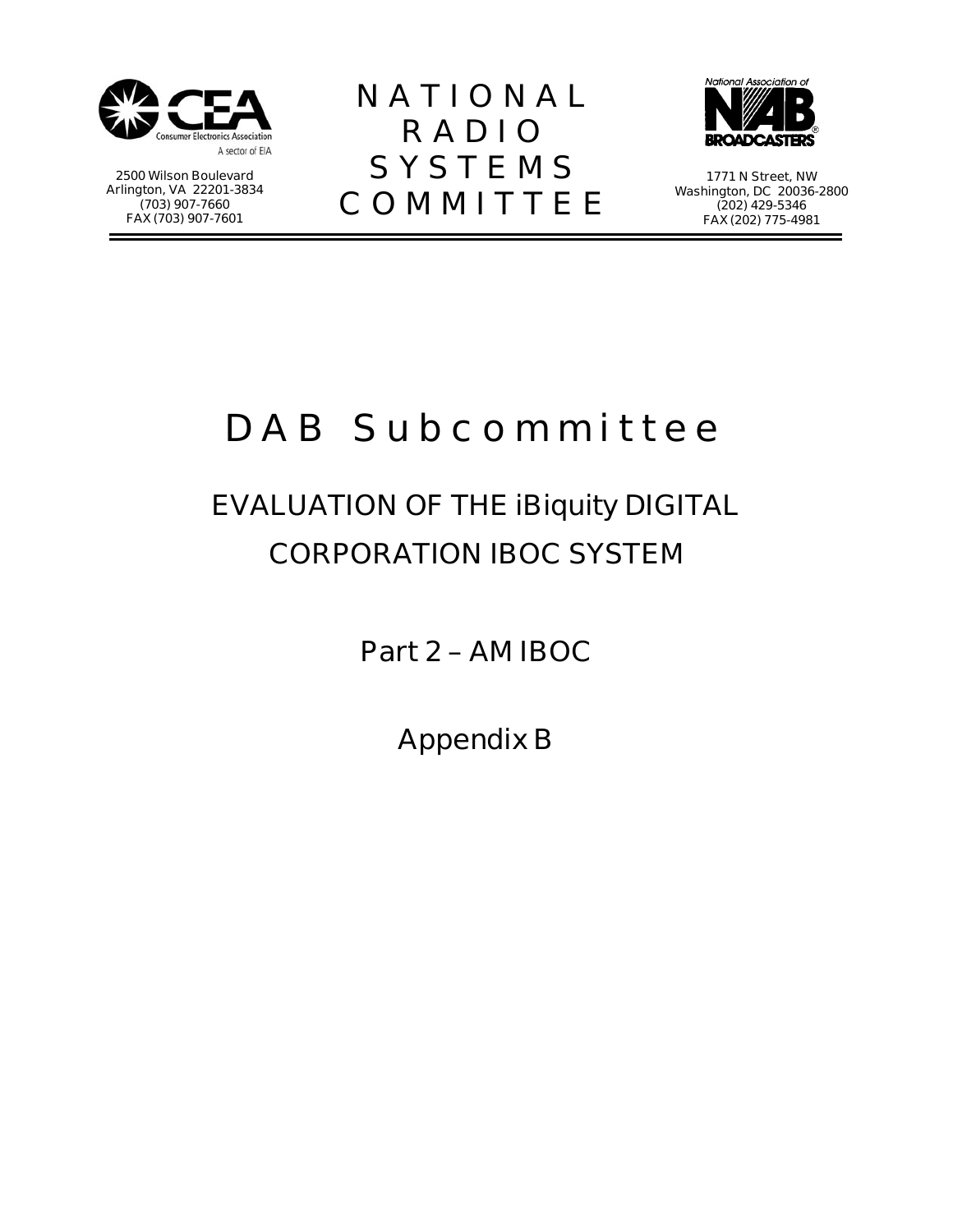#### **IBOC LABORATORY TEST PROCEDURES – AM BAND OVERALL COMMENTS**

- 1. The test laboratory (ATTC) will provide a detailed certification of the test bed.
- 2. Appendix A is a list of the test results (resulting from these procedures) which must be included in the laboratory test record to be provided to the NRSC at the conclusion of testing. Note that this list is not meant to suggest the format in which those results are to be presented in that record, but is simply an enumeration of those results.
- 3. IBOC receiver "point of loss of enhanced audio" and "point-of-blend" are established by the "mode" signal which is supplied by the receiver. IBOC receiver block error rate (BLER) is also observable.
- 4. Unless otherwise specified, the audio selections to be used as source material for desired and interfering channels are specified in the NRSC audio test list, and, the source audio for analog reference recordings will be the same as that used for the corresponding IBOC digital audio recordings.

| <b>DESIGNATION</b> | <b>DESCRIPTION</b> | LEVEL $(MV/M)$ | <b>COMMENTS</b>                          |
|--------------------|--------------------|----------------|------------------------------------------|
| Μ                  | Moderate           | 5.0            | Current FCC "city grade" coverage value  |
|                    | Strong             | 25.0           | Previous FCC "city grade" coverage value |
| W                  | Weak               | 0.5            | Extent of service                        |

5. The following three RF composite signal levels are used in the AM laboratory tests:

- 6. Digital recordings of analog and IBOC digital audio indicated by these procedures are for archival and/or subjective evaluation purposes. All such recordings will be made in the following format: uncompressed linear 16-bit digital audio sampled at 44.1 kHz, and will be suitable for transfer to CD to facilitate further analysis.
- 7. The detailed procedure for RF noise measurements will be supplied. See Appendix S of the EIA DAR Laboratory Tests Report, August 11, 1995.
- 8. Unless otherwise specified, IBOC transmitters will be used to generate undesired signals in co- and adjacent-channel interference tests.
- 9. Unless otherwise specified, analog audio (as opposed to IBOC digital audio) signal power measurements will be made using the weighted quasi-peak ("WQP," CCIR weighting filter) measurement technique.
- 10. The host AM to digital power ratio used in the digital performance tests will also be used for the analog compatibility tests.
- 11. NRSC analog test receivers specified on pg. 12 will undergo the following characterization tests: [list TBD]
- 12. Modulation of non-IBOC interferers, and modulation of signals used for analog reference recordings, will conform to the NRSC standard AM mask (i.e. 10 kHz nominal audio bandwidth).
- 13. Analog modulation level shall be established using a 400 Hz tone and with the audio processor in bypass mode.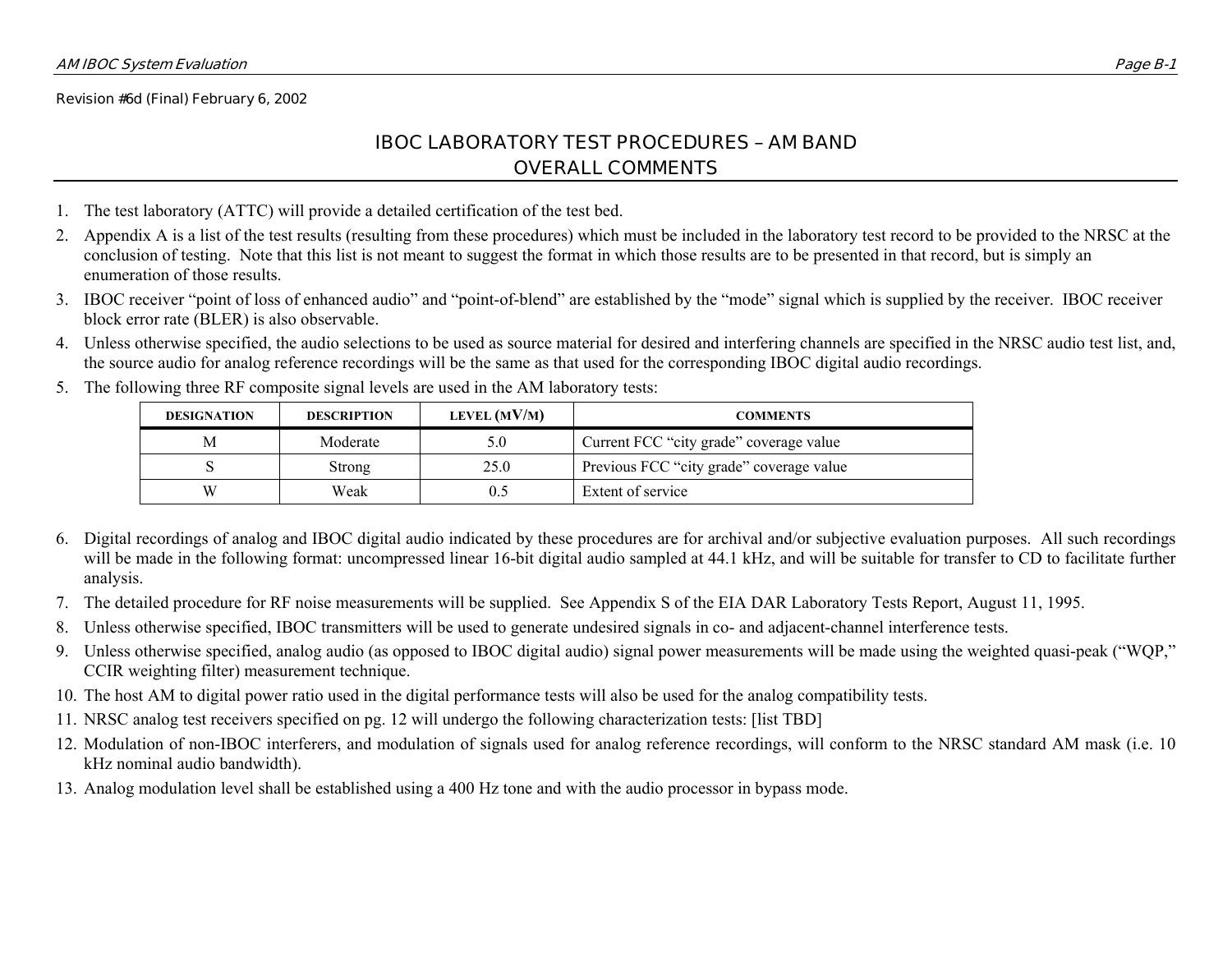|                  | <b>IBOC LABORATORY TEST PROCEDURES - AM BAND</b>                |                                                                                                                                                                                                                                                                                                                       |                            |                       |                                                                               |  |  |
|------------------|-----------------------------------------------------------------|-----------------------------------------------------------------------------------------------------------------------------------------------------------------------------------------------------------------------------------------------------------------------------------------------------------------------|----------------------------|-----------------------|-------------------------------------------------------------------------------|--|--|
| Test Group       | Test $\&$<br>Impairment                                         | <b>CALIBRATION</b><br><b>TEST DESCRIPTION</b><br>Note:<br>1. Pulsed USASI noise will be used as the modulation source material for all calibration tests.                                                                                                                                                             | Desired<br>Signal<br>Level | Type of<br>Evaluation | Test Results Data to<br>be Recorded                                           |  |  |
| A<br>Calibration | Power                                                           | IBOC analog and digital average power will be measured by first measuring the signal power with the<br>analog signal only, then the digital carriers will be added and the signal power will be measured again.                                                                                                       | NA                         | Objective             | Analog average<br>power level<br>Digital average and<br>peak power levels     |  |  |
|                  | 2<br>Spectrum<br>(each test<br>day or as<br>needed)             | A spectrum analyzer plot of the system RF spectrum will be taken for each test day (or as needed).<br>Spectral occupancy will be measured using a spectrum analyzer with a peak hold of 10 minutes, video<br>2.<br>bandwidth greater than 10 kHz, RBW 300 Hz, and sweep span of 100 kHz (derived from 47 CFR §73.44). | M                          | Objective             | Spectrum plot                                                                 |  |  |
|                  | 3<br>Point of loss<br>of enhanced<br>audio/blend<br>(as needed) | Gaussian noise will be added to the signal in 0.20 dB steps until both the point of loss of enhanced<br>audio and point of blend are detected (using mode signal), or block error equivalent to these points is<br>observed.                                                                                          | M                          | Objective             | Noise level, BLER at<br>point of loss of<br>enhanced audio,<br>point of blend |  |  |
|                  | 4<br>Analog host<br>proof-of-<br>performance                    | During the analog compatibility tests, a proof of performance test will be conducted on the analog<br>host portion of the IBOC system. A high quality demodulator will be used for this test.                                                                                                                         | Varying                    | Objective             | Frequency response,<br>audio SNR, and<br>audio THD                            |  |  |
|                  | 5<br>Monitor<br>calibration<br>(as needed)                      | The analog modulation monitors will be calibrated with 100% modulation by observing the resulting<br>trapezoid pattern in the modulated envelope waveform, using an oscilloscope.                                                                                                                                     | NA                         | Objective             | Calibration results                                                           |  |  |
|                  | 6<br>Test bed<br>calibration<br>(prior to test)                 | All of the critical components in the test bed, including the transmission path simulator, attenuators,<br>combiners, filters, generators, and measuring instruments, will be certified by the testing laboratory prior<br>to tests.                                                                                  | NA                         | Objective             | Calibration results                                                           |  |  |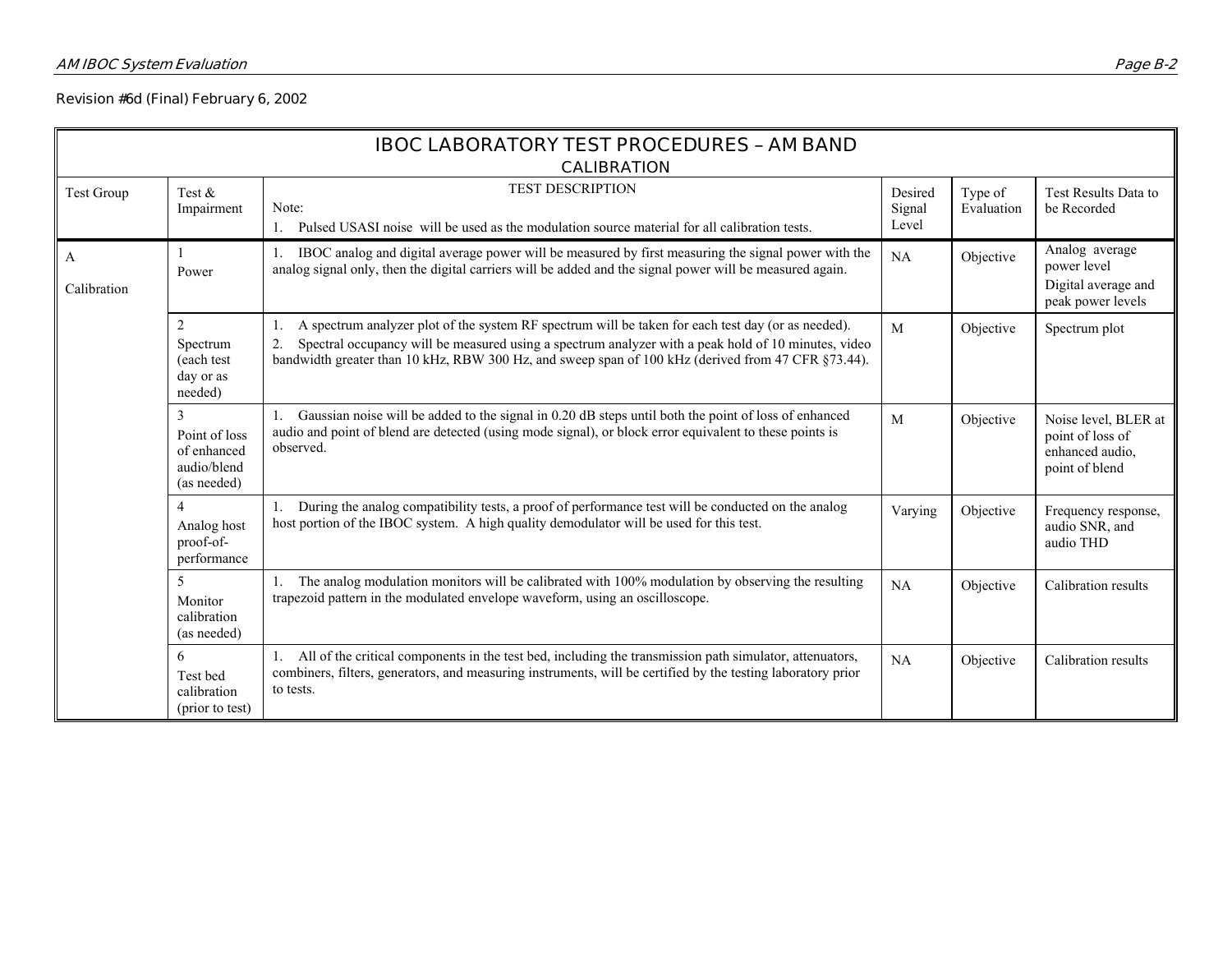| <b>IBOC LABORATORY TEST PROCEDURES - AM BAND</b><br><b>DIGITAL PERFORMANCE</b> |                         |                                                                                                                                                                                                                                                                                                                                                                                                                                                                                |                            |                       |                                                                                                                                 |  |
|--------------------------------------------------------------------------------|-------------------------|--------------------------------------------------------------------------------------------------------------------------------------------------------------------------------------------------------------------------------------------------------------------------------------------------------------------------------------------------------------------------------------------------------------------------------------------------------------------------------|----------------------------|-----------------------|---------------------------------------------------------------------------------------------------------------------------------|--|
| Test Group                                                                     | Test $\&$<br>Impairment | <b>TEST DESCRIPTION</b><br>Notes:<br>The audio will be restarted for each test.                                                                                                                                                                                                                                                                                                                                                                                                | Desired<br>Signal<br>Level | Type of<br>Evaluation | Test Results Data to<br>be Recorded                                                                                             |  |
| B<br>Characterization<br>of signal failure<br>with AWGN                        | <b>AWGN</b>             | The level of AWGN corresponding to system point of loss of enhanced audio will be established.<br>The level of AWGN corresponding to system point of blend will be established.<br>The desired impairment audio segments will be recorded with the AWGN set at a level 2 dB below<br>(i.e. before) the point of loss of enhanced audio.<br>The desired impairment audio segments will be recorded with the AWGN set at a level 2 dB below<br>(i.e. before) the point of blend. | M                          | Objective             | Cd/No, BLER for<br>each measurement<br>point (with point of<br>loss of enhanced<br>audio, point of blend<br><i>identified</i> ) |  |
|                                                                                |                         | The BLER will be recorded with the AWGN set at a level 2 dB below (i.e. before) the point of loss of<br>enhanced audio, then with the AWGN level increased in 1 dB steps until at the point of blend, then at 2 dB<br>and 4 dB above (i.e. after) the point of blend.                                                                                                                                                                                                          |                            | Subjective            | Subjective impairment<br>rating for each level of<br>Cd/No for recordings<br>made in steps 3 and 4                              |  |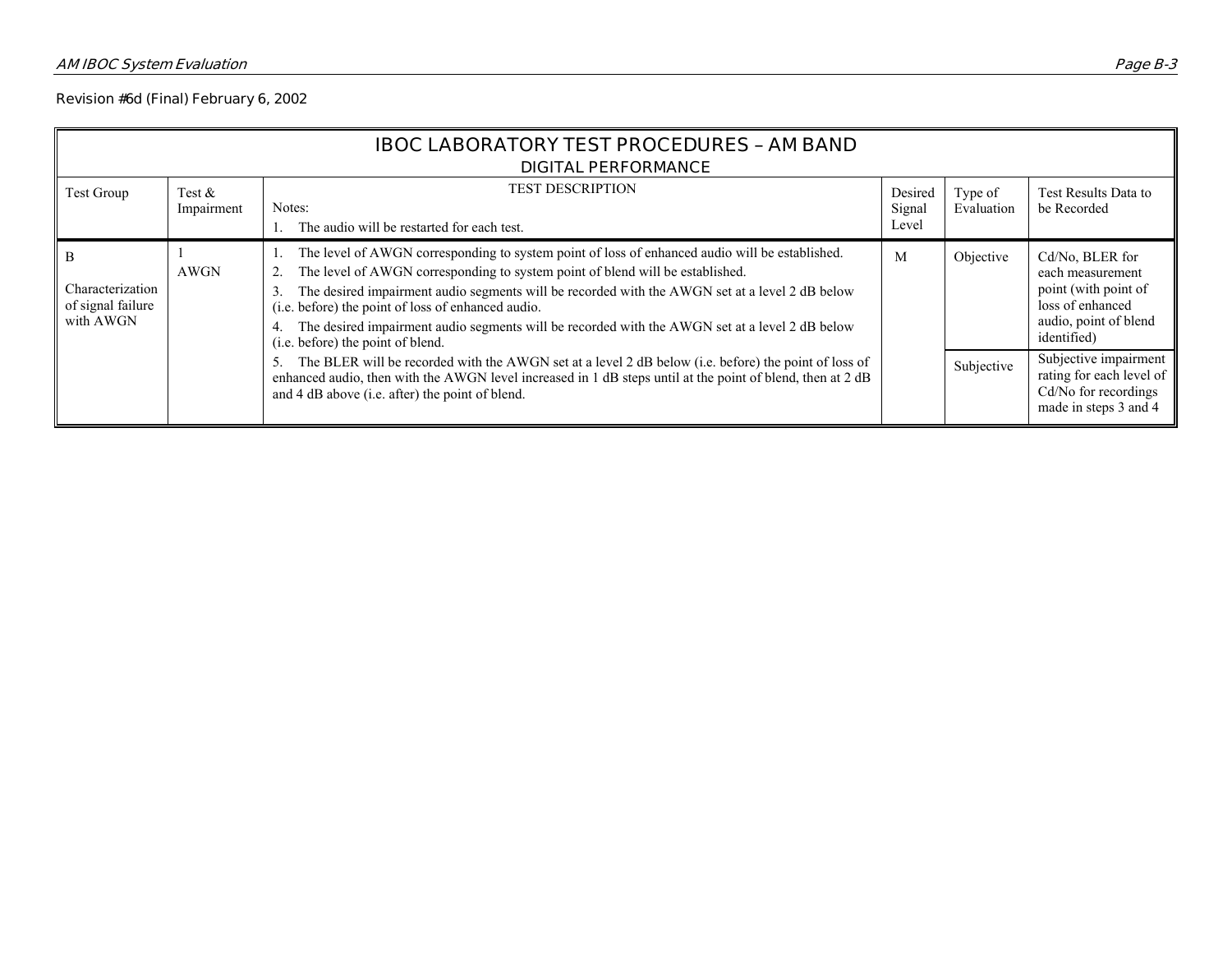|                                                | <b>IBOC LABORATORY TEST PROCEDURES - AM BAND</b><br><b>DIGITAL PERFORMANCE</b> |                                                                                                                                                                                                                                                                                                                                                                                                                                                                                                                                                                                                                                                                                                           |                            |                       |                                                                                                                                                             |  |  |
|------------------------------------------------|--------------------------------------------------------------------------------|-----------------------------------------------------------------------------------------------------------------------------------------------------------------------------------------------------------------------------------------------------------------------------------------------------------------------------------------------------------------------------------------------------------------------------------------------------------------------------------------------------------------------------------------------------------------------------------------------------------------------------------------------------------------------------------------------------------|----------------------------|-----------------------|-------------------------------------------------------------------------------------------------------------------------------------------------------------|--|--|
| Test Group                                     | Test $\&$<br>Impairment                                                        | <b>TEST DESCRIPTION</b><br>Notes:<br>Desired audio cut used for these tests will be the desired impairment audio [classical] music<br>selection; undesired audio cut will be the first adjacent impairment audio.<br>Each test will last no more than 30 seconds.<br>2.<br>The audio will be restarted for each test.<br>3.<br>The analog reference recordings specified will be made with the IBOC digital sidebands removed<br>4.<br>from the desired signal and analog modulation conforming to the NRSC standard AM mask.<br>5. For test C.1, only those sets of recordings corresponding to pulse frequencies of 120 Hz, and<br>those closest to 500 Hz and 1500 Hz, will be subjectively evaluated. | Desired<br>Signal<br>Level | Type of<br>Evaluation | Test Results Data to<br>be Recorded                                                                                                                         |  |  |
| C<br><b>IBOC</b> with<br>special<br>impairment | Impulse noise                                                                  | 1. An RF pulse generator capable of RF pulses with a rise and decay time of at least 3 to 4<br>nanoseconds will be used for this test. The pulse generator output will be combined with the hybrid<br>IBOC RF signal, and the RF pulse peak power level will be 30 dB above that of the unmodulated<br>analog carrier.<br>2. IBOC digital audio will be recorded for one minute each, for six pulse rates between 100 Hz to                                                                                                                                                                                                                                                                               | M                          | Objective             | Mode signal status<br>for each<br>measurement point                                                                                                         |  |  |
|                                                |                                                                                | 2000 Hz. 120 Hz pulse rate will be included in all the tests. The center frequency of the RF pulse<br>should be the center frequency of the desired channel.<br>For each measurement point, the mode signal status will be recorded.<br>3.<br>Steps 2 and 3 will be repeated using a random pulse repetition frequency (PRF) impulse noise<br>4.<br>source.<br>Steps 2-4 will be repeated using a single lower first adjacent undesired signal. The D/U ratio will<br>5.<br>be set for $+6$ dB.<br>6. Analog reference recordings will be made using NRSC analog test receivers #1 and #4 for each<br>impulse noise scenario described in steps 2-5.                                                      |                            | Subjective            | Subjective<br>impairment rating for<br>each pulse rate,<br>amplitude and<br>interference scenario<br>for IBOC digital and<br>analog reference<br>recordings |  |  |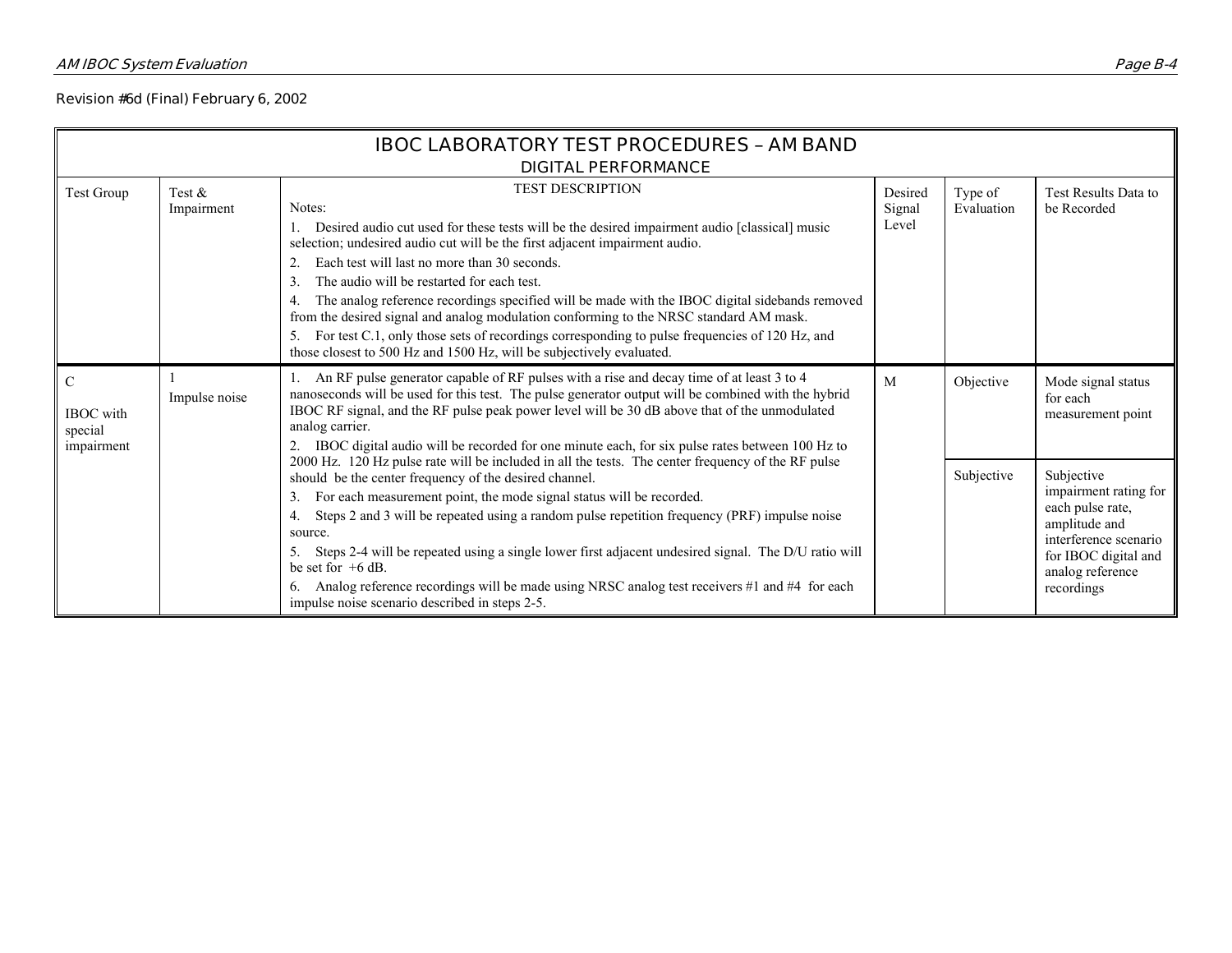|                              | <b>IBOC LABORATORY TEST PROCEDURES - AM BAND</b><br><b>DIGITAL PERFORMANCE</b> |                                                                                                                                                                                                                                                                                                                                                                                                                                                                                                                                                                                                                                                                                                                                                                                                                                                                                                                                                  |                            |                       |                                                                                                                                                |  |  |
|------------------------------|--------------------------------------------------------------------------------|--------------------------------------------------------------------------------------------------------------------------------------------------------------------------------------------------------------------------------------------------------------------------------------------------------------------------------------------------------------------------------------------------------------------------------------------------------------------------------------------------------------------------------------------------------------------------------------------------------------------------------------------------------------------------------------------------------------------------------------------------------------------------------------------------------------------------------------------------------------------------------------------------------------------------------------------------|----------------------------|-----------------------|------------------------------------------------------------------------------------------------------------------------------------------------|--|--|
| <b>Test Group</b>            | Test and<br>Impairment                                                         | <b>TEST DESCRIPTION</b><br>Notes:<br>All interferers are to be hybrid IBOC signals – refer to NRSC Audio Test List for mod. info.<br>1.<br>For tests D.2, D.3, and D.4, analog reference recordings will be made with all relevant<br>permutations of upper/lower adjacent channel interference.<br>3. The analog reference recordings specified in each step will be made with the IBOC digital<br>sidebands removed from the desired and undesired signals and analog modulation conforming to<br>the NRSC standard AM mask.                                                                                                                                                                                                                                                                                                                                                                                                                   | Desired<br>Signal<br>Level | Type of<br>Evaluation | Test Results & Data to<br>be Recorded                                                                                                          |  |  |
| D<br>$IBOC \rightarrow IBOC$ | Co-channel                                                                     | The co-channel D/U corr. to system point of loss of enhanced audio will be established.<br>1.<br>The co-channel D/U corresponding to system point of blend will be established.<br>2.<br>3.<br>The desired impairment audio segments will be recorded with the co-chan. D/U set at a level                                                                                                                                                                                                                                                                                                                                                                                                                                                                                                                                                                                                                                                       | M                          | Objective             | Co-channel D/U, BLER,<br>mode signal for each<br>measurement point                                                                             |  |  |
|                              |                                                                                | 2 dB below (i.e. before) the point of loss of enhanced audio.<br>4. The desired impairment audio segments will be recorded with the co-channel D/U set at a<br>level 2 dB below (i.e. before) the point of blend.<br>5. For each measurement point, the mode signal status will be recorded. The BLER will be<br>recorded with the co-channel D/U set at a level 2 dB below (i.e. before) the point of loss of<br>enhanced audio, then with the co-channel level increased in 1 dB steps until 1 dB above (i.e.<br>after) the point of blend.<br>6. Analog reference recordings will be made using NRSC analog test receivers #2 and #3 for<br>each measurement point in steps 3 and 4.                                                                                                                                                                                                                                                          |                            | Subjective            | Subjective impairment<br>rating for each D/U<br>setting for IBOC digital<br>and analog reference<br>recordings made in steps<br>3, 4, and 6    |  |  |
|                              | $\overline{2}$<br>Single and<br>dual 1st<br>adjacent                           | 1. Using a lower 1st adjacent channel interferer, the D/U corresponding to system point of loss<br>of enhanced audio will be established.<br>2. Using a lower 1st adjacent channel interferer, the D/U corresponding to system point of<br>blend will be established.                                                                                                                                                                                                                                                                                                                                                                                                                                                                                                                                                                                                                                                                            | M                          | Objective             | 1st adj. channel D/U,<br>BLER, mode signal<br>status for each<br>measurement point                                                             |  |  |
|                              |                                                                                | 3. The desired impairment audio segments will be recorded with the lower 1st adj. chan. D/U<br>set at a level 2 dB below (i.e. before) the point of loss of enhanced audio.<br>4. The desired impairment audio segments will be recorded with the lower 1st adj. chan. D/U<br>set at a level 2 dB below (i.e. before) the point of blend.<br>5. For each measurement point, the mode signal status will be recorded. The BLER will be<br>recorded with the lower 1st adj. chan D/U set at a level 2 dB below (i.e. before) the point of loss<br>of enhanced audio, then with the 1st adj. chan. level increased in 1 dB steps until 1 dB above (i.e.<br>after) the point of blend.<br>Steps 1-5 will be repeated with the addition of an upper 1st adj. chan. interferer at 6 dB D/U.<br>6.<br>Analog reference recordings will be made using all 4 NRSC analog test receivers for each of<br>7.<br>the measurement points in steps 3, 4, and 6. |                            | Subjective            | Subjective impairment<br>rating for each D/U<br>setting for IBOC digital<br>and analog reference<br>recordings made in steps<br>3, 4, 6, and 7 |  |  |

(continued on next page)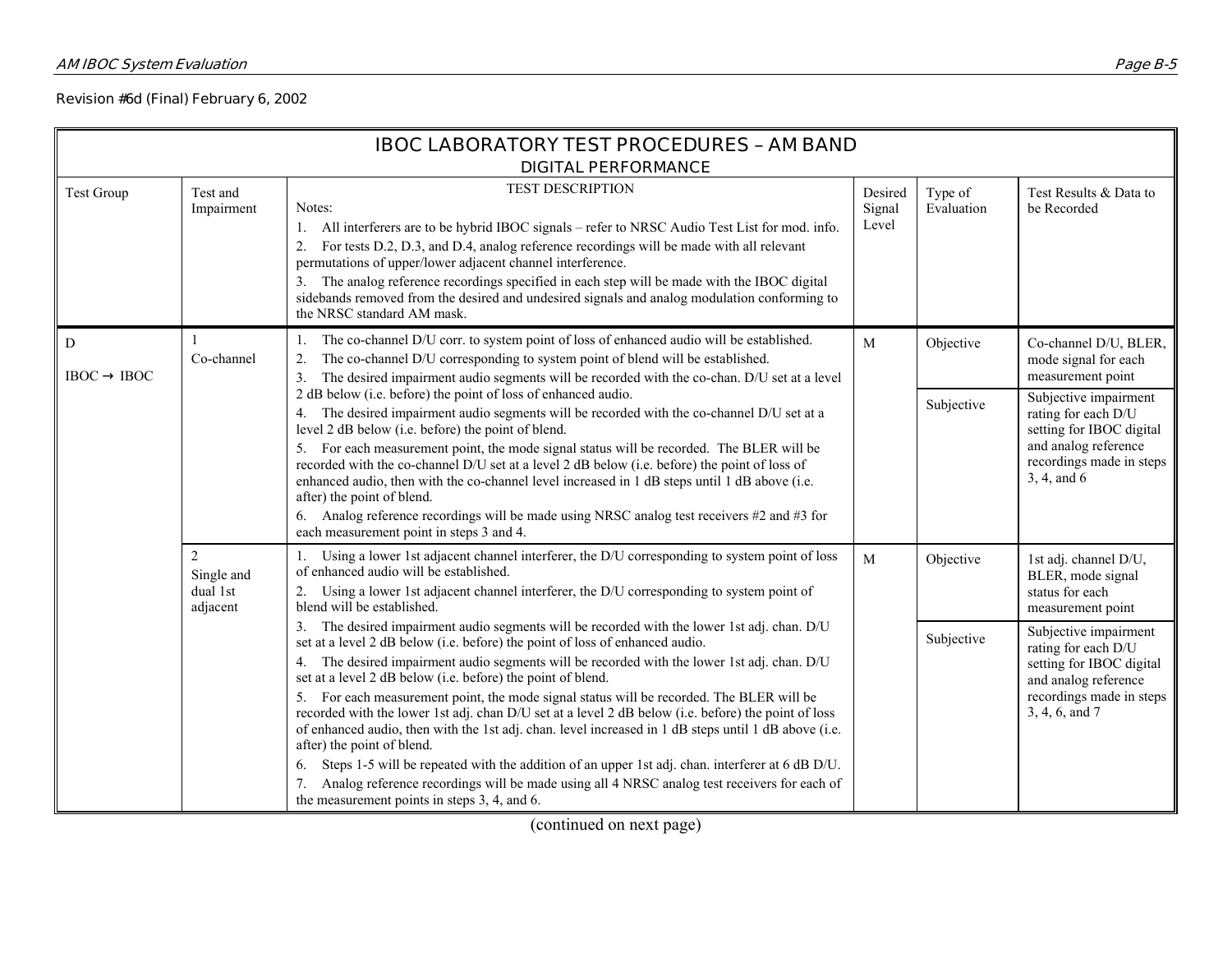(continued from last page)

|                                        |                                                                                                                       | <b>IBOC LABORATORY TEST PROCEDURES - AM BAND</b><br><b>DIGITAL PERFORMANCE</b>                                                                                                                                                                                                                                                                                                                                                                                                                                                                                                                                                                                                                                                                                                                                                                                                                                                                                                                                                                                                                                                                                                                                                                                                                                                                                                                                          |                            |                         |                                                                                                                                                                                                                                         |
|----------------------------------------|-----------------------------------------------------------------------------------------------------------------------|-------------------------------------------------------------------------------------------------------------------------------------------------------------------------------------------------------------------------------------------------------------------------------------------------------------------------------------------------------------------------------------------------------------------------------------------------------------------------------------------------------------------------------------------------------------------------------------------------------------------------------------------------------------------------------------------------------------------------------------------------------------------------------------------------------------------------------------------------------------------------------------------------------------------------------------------------------------------------------------------------------------------------------------------------------------------------------------------------------------------------------------------------------------------------------------------------------------------------------------------------------------------------------------------------------------------------------------------------------------------------------------------------------------------------|----------------------------|-------------------------|-----------------------------------------------------------------------------------------------------------------------------------------------------------------------------------------------------------------------------------------|
| <b>Test Group</b>                      | Test and<br>Impairment                                                                                                | <b>TEST DESCRIPTION</b><br>Notes:<br>SEE NOTES ON PREVIOUS PAGE                                                                                                                                                                                                                                                                                                                                                                                                                                                                                                                                                                                                                                                                                                                                                                                                                                                                                                                                                                                                                                                                                                                                                                                                                                                                                                                                                         | Desired<br>Signal<br>Level | Type of<br>Evaluation   | Test Results & Data to<br>be Recorded                                                                                                                                                                                                   |
| $\mathbf D$<br>$IBOC \rightarrow IBOC$ | $\overline{3}$<br>Single and<br>dual 2nd<br>adjacent, and<br>simultaneous<br>single 2nd and<br>single 1st<br>adjacent | 1. Using a lower 2nd adjacent channel interferer, the D/U corresponding to system point of loss<br>of enhanced audio will be established.<br>2. Using a lower 2nd adjacent channel interferer, the D/U corresponding to system point of<br>blend will be established.<br>3. The desired impairment audio segments will be recorded with the lower 2nd adj. chan. D/U<br>set at a level 2 dB below (i.e. before) the point of loss of enhanced audio.<br>4. The desired impairment audio segments will be recorded with the lower 2nd adj. chan. D/U<br>set at a level 2 dB below (i.e. before) the point of blend.<br>5. For each measurement point, the mode signal status will be recorded. The BLER will be<br>recorded with the lower 2nd adj. chan D/U set at a level 2 dB below (i.e. before) the point of loss<br>of enhanced audio, then with the 2nd adj. chan. level increased in 1 dB steps until 1 dB above<br>(i.e. after) the point of blend.<br>6. Steps 1-5 will be repeated with the addition of an upper 1st adj. chan. interferer fixed at 6 dB<br>$D/U$ .<br>7. Steps 1-5 will be repeated with the addition of an upper 2nd adj. chan. interferer fixed at -<br>20 dB D/U.<br>8. Analog reference recordings will be made using NRSC analog test receivers #3 and #4 (non-<br>automobile receivers) for each of the measurement points (at which recordings were made) in<br>steps 3, 4, 6, and 7. | M                          | Objective<br>Subjective | 2nd adj. channel D/U,<br>BLER, mode signal<br>status for each<br>measurement point<br>Subjective impairment<br>rating for each D/U<br>setting for IBOC digital<br>and analog reference<br>recordings made in steps<br>3, 4, 6, 7, and 8 |
|                                        | 4<br>Single 3rd<br>adjacent                                                                                           | 1. Using a lower 3rd adjacent channel interferer, the D/U corresponding to system point of loss<br>of enhanced audio will be established.<br>2. Using a lower 3rd adjacent channel interferer, the D/U corresponding to system point of<br>blend will be established.<br>3. The desired impairment audio segments will be recorded with the lower 3rd adj. chan. D/U<br>set at a level 2 dB below (i.e. before) the point of loss of enhanced audio.<br>4. The desired impairment audio segments will be recorded with the lower 3rd adj. chan. D/U<br>set at a level 2 dB below (i.e. before) the point of blend.<br>5. For each measurement point, the mode signal status will be recorded. The BLER will be<br>recorded with the lower 3rd adj. chan D/U set at a level 2 dB below (i.e. before) the point of loss<br>of enhanced audio, then with the 3rd adj. chan. level increased in 1 dB steps until 1 dB above (i.e.<br>after) the point of blend.<br>6. Analog reference recordings will be made using NRSC analog test receivers $\#3$ and $\#4$ (non-<br>automobile receivers) for each measurement point in steps 3 and 4.                                                                                                                                                                                                                                                                                 | M                          | Objective<br>Subjective | 3rd adj. channel D/U,<br>BLER, mode signal<br>status for each<br>measurement point<br>Subjective impairment<br>rating for each D/U<br>setting for IBOC digital<br>and analog reference<br>recordings made in steps<br>3, 4, and 6       |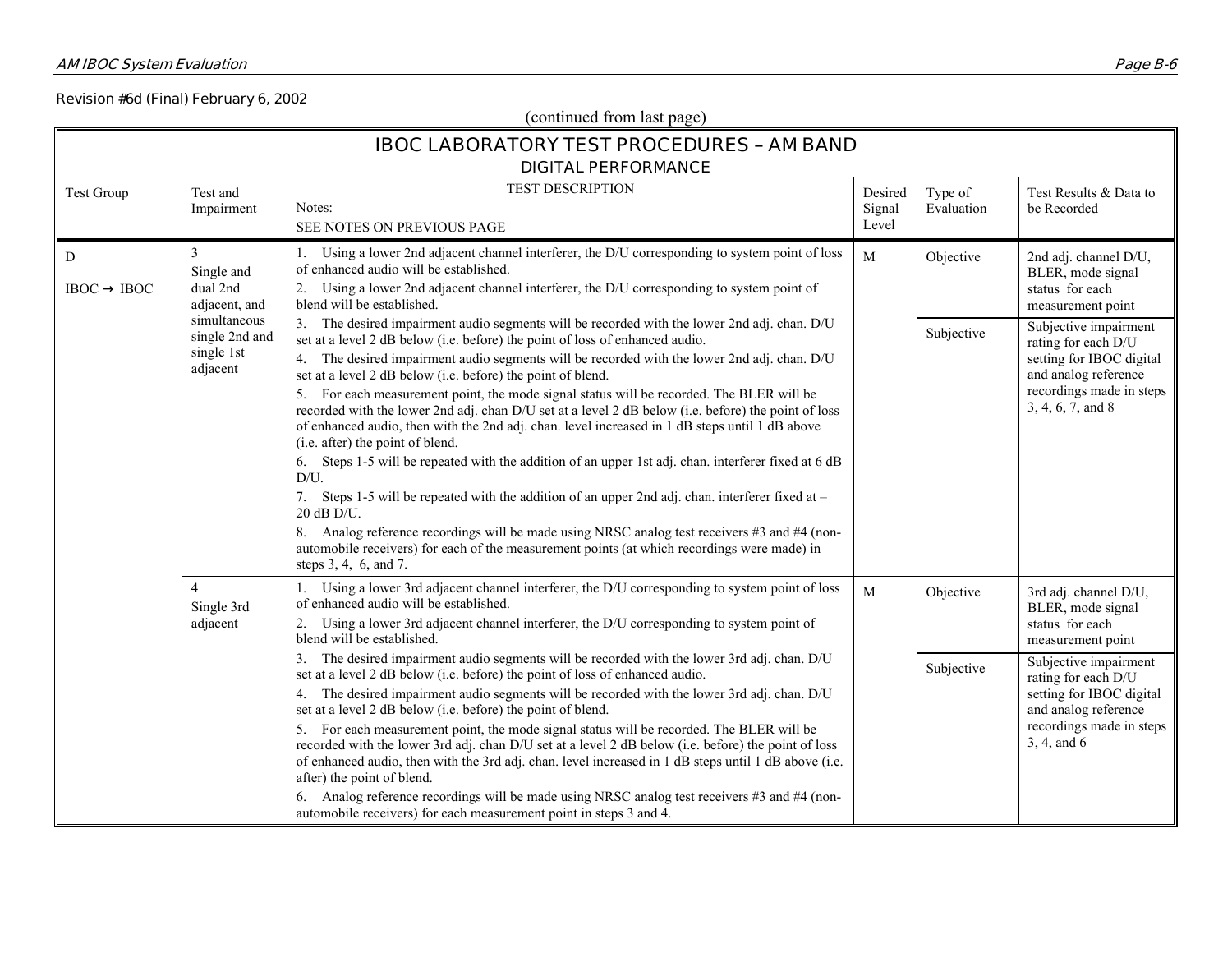|                                                                               | <b>IBOC LABORATORY TEST PROCEDURES - AM BAND</b> |                                                                                                                                                                                                                                                                                                                                                                                                                                                                                                                                                                                                                                                                                                                                                                                                                                                                     |                            |                       |                                                                                                                              |  |  |
|-------------------------------------------------------------------------------|--------------------------------------------------|---------------------------------------------------------------------------------------------------------------------------------------------------------------------------------------------------------------------------------------------------------------------------------------------------------------------------------------------------------------------------------------------------------------------------------------------------------------------------------------------------------------------------------------------------------------------------------------------------------------------------------------------------------------------------------------------------------------------------------------------------------------------------------------------------------------------------------------------------------------------|----------------------------|-----------------------|------------------------------------------------------------------------------------------------------------------------------|--|--|
|                                                                               | ANALOG COMPATIBILITY (w/adjacent channel IBOC)   |                                                                                                                                                                                                                                                                                                                                                                                                                                                                                                                                                                                                                                                                                                                                                                                                                                                                     |                            |                       |                                                                                                                              |  |  |
| <b>Test Group</b>                                                             | Test $\&$<br>Impairment                          | <b>DESCRIPTION</b><br>Notes:<br>1. These tests will compare hybrid IBOC-to-analog with analog-to-analog interference. The<br>desired signal XMTR will be non-IBOC (modulated in accordance with the NRSC standard AM<br>mask), and the undesired signal XMTR will alternately be hybrid IBOC with the IBOC digital<br>sidebands turned on, and non-IBOC (modulated in accordance with the NRSC standard AM<br>mask).<br>The test will be conducted with no background RF noise.<br>2.<br>The undesired analog will be modulated with the interference selection.<br>3.<br>All NRSC analog test receivers will be used, however, subjective evaluations will only be<br>4.<br>made for the worst performing interferer (i.e. upper or lower) for each radio UNLESS the<br>performance difference (as determined objectively) between interference cases is $> 5$ dB. | Desired<br>Signal<br>Level | Type of<br>Evaluation | Test Results Data to be<br>Recorded                                                                                          |  |  |
| E<br>IBOC $\rightarrow$<br>Analog (main<br>channel audio)<br>(interference to | Single 1st<br>adjacent                           | The desired signal will be modulated with 400 Hz tone.<br>Using a lower 1st-adjacent channel hybrid IBOC interferer, with the IBOC digital sidebands<br>turned on, the desired main channel analog WQP S/N ratio will be measured for D/U settings of<br>$+30$ dB, $+15$ dB, and 0 dB.<br>3. Step 2 will be repeated with the hybrid IBOC interferer replaced with a non-IBOC interferer<br>(with 10 kHz nom. modulation).<br>Steps 2 and 3 will be repeated using an upper 1st-adjacent channel IBOC interferer.<br>4.                                                                                                                                                                                                                                                                                                                                             | M                          | Objective             | Analog WQP S/N ratio at<br>specified D/Us with hybrid<br>IBOC interferer and non-<br>IBOC interferer (main<br>channel audio) |  |  |
| an analog<br>receiver with<br>no other<br>impairments)                        | $\overline{2}$<br>Single 2nd<br>adjacent         | The desired signal will be modulated with 400 Hz tone.<br>2. Using a lower 2nd-adjacent channel hybrid IBOC interferer, with the IBOC digital sidebands<br>turned on, the desired analog WQP S/N ratio will be measured for D/U settings of +30 dB,<br>$+15$ dB, and 0 dB.<br>3. Step 2 will be repeated with the hybrid IBOC interferer replaced with a non-IBOC interferer<br>(with 10 kHz nom. modulation).<br>Steps 2 and 3 will be repeated using an upper 2nd-adjacent channel IBOC interferer.<br>4.                                                                                                                                                                                                                                                                                                                                                         |                            |                       |                                                                                                                              |  |  |
|                                                                               | 3<br>Single 3rd<br>adjacent                      | The desired signal will be modulated with 400 Hz tone.<br>Using a lower 3rd-adjacent channel IBOC interferer, with the hybrid IBOC digital sidebands<br>2.<br>turned on, the desired analog WQP S/N ratio will be measured for D/U settings of $+20$ dB,<br>$+5$ dB, and $-10$ dB.<br>3. Step 2 will be repeated with the hybrid IBOC interferer replaced with a non-IBOC interferer<br>(with 10 kHz nom. modulation).<br>4. Steps 2 and 3 will be repeated using an upper 3rd-adjacent channel IBOC interferer.                                                                                                                                                                                                                                                                                                                                                    |                            |                       |                                                                                                                              |  |  |

(continued on next page)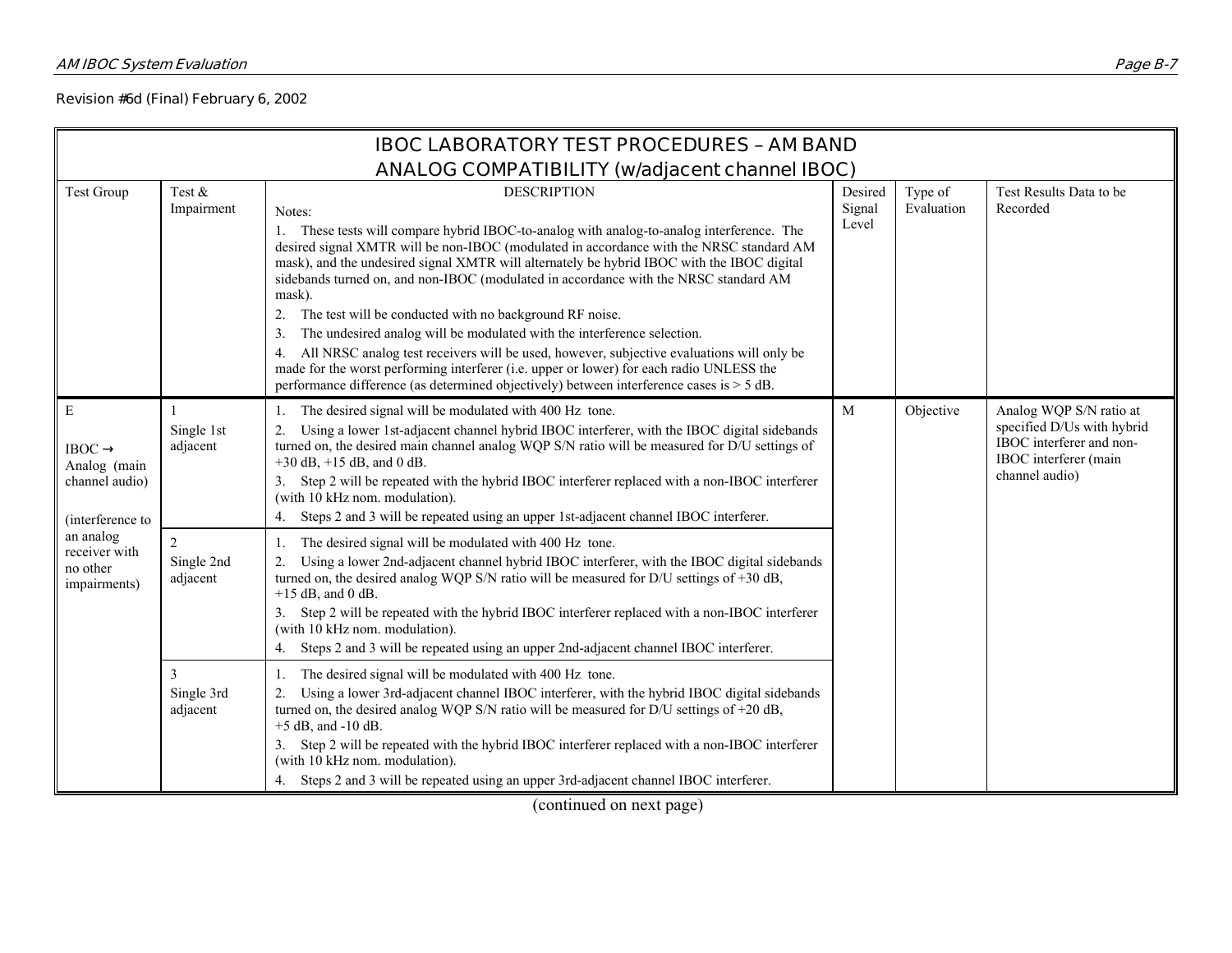(continued from last page)

|                                                                                                        | <b>IBOC LABORATORY TEST PROCEDURES - AM BAND</b> |                                                                                                                                                                                                                                                                                                                                                                                                                                                                                                                                                                                                                                                |                            |                       |                                                                                                                                                                                                                                                            |  |  |
|--------------------------------------------------------------------------------------------------------|--------------------------------------------------|------------------------------------------------------------------------------------------------------------------------------------------------------------------------------------------------------------------------------------------------------------------------------------------------------------------------------------------------------------------------------------------------------------------------------------------------------------------------------------------------------------------------------------------------------------------------------------------------------------------------------------------------|----------------------------|-----------------------|------------------------------------------------------------------------------------------------------------------------------------------------------------------------------------------------------------------------------------------------------------|--|--|
|                                                                                                        |                                                  | <b>ANALOG COMPATIBILITY (w/adjacent channel IBOC)</b>                                                                                                                                                                                                                                                                                                                                                                                                                                                                                                                                                                                          |                            |                       |                                                                                                                                                                                                                                                            |  |  |
| Test Group                                                                                             | Test $&$<br>Impairment                           | <b>DESCRIPTION</b><br>Notes:<br>SEE NOTES ON PREVIOUS PAGE                                                                                                                                                                                                                                                                                                                                                                                                                                                                                                                                                                                     | Desired<br>Signal<br>Level | Type of<br>Evaluation | Test Results Data to be<br>Recorded                                                                                                                                                                                                                        |  |  |
| $IBOC \rightarrow$<br>Analog (main<br>channel audio)<br>(interference to<br>an analog<br>receiver with | Single 1st<br>adjacent                           | The desired signal will be modulated with the desired impairment audio selections.<br>Using a lower 1st-adjacent channel hybrid IBOC interferer, with the IBOC digital sidebands<br>turned on, audio recordings of the desired signal main channel audio will be made for D/U<br>settings of $+30$ dB, $+15$ dB, and 0 dB.<br>Step 2 will be repeated with the hybrid IBOC interferer replaced with a non-IBOC interferer<br>(with 10 kHz nom. modulation).<br>Steps 2 and 3 will be repeated using an upper 1st-adjacent channel IBOC interferer.<br>Same as test E.4, using 2nd adjacent instead of 1st adjacent channel interferers, at D/U | М                          | Subjective            | Subjective impairment rating<br>for each D/U setting for<br>desired main channel analog<br>audio signals with undesired<br>hybrid IBOC interferer and<br>non-IBOC interferer (for<br>worst performing interferer<br>for each radio only $-$ see note<br>4) |  |  |
| no other<br>impairments)                                                                               | Single 2nd<br>adjacent                           | settings of $+30$ dB, $+15$ dB, and 0 dB.                                                                                                                                                                                                                                                                                                                                                                                                                                                                                                                                                                                                      |                            |                       |                                                                                                                                                                                                                                                            |  |  |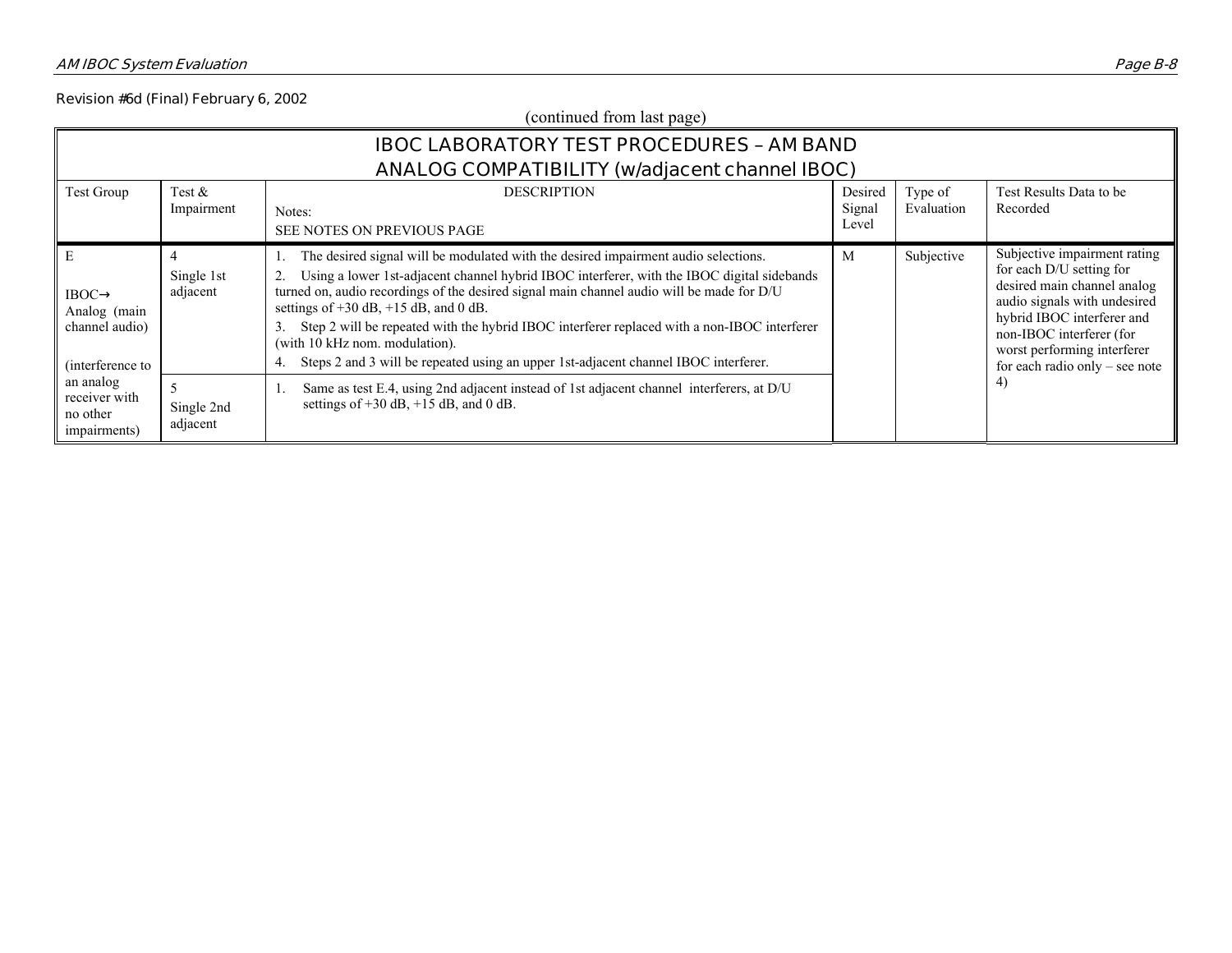| <b>IBOC LABORATORY TEST PROCEDURES - AM BAND</b> |                                             |                                                                                                                                                                                                                                                                                                                                                                                                                                                                                                                                                                                                                    |                            |                       |                                                                                                                  |  |
|--------------------------------------------------|---------------------------------------------|--------------------------------------------------------------------------------------------------------------------------------------------------------------------------------------------------------------------------------------------------------------------------------------------------------------------------------------------------------------------------------------------------------------------------------------------------------------------------------------------------------------------------------------------------------------------------------------------------------------------|----------------------------|-----------------------|------------------------------------------------------------------------------------------------------------------|--|
|                                                  |                                             | <b>DIGITAL PERFORMANCE</b>                                                                                                                                                                                                                                                                                                                                                                                                                                                                                                                                                                                         |                            |                       |                                                                                                                  |  |
| Test Group                                       | Test $\&$<br>Impairment                     | <b>TEST DESCRIPTION</b><br>Notes:<br>The audio will be the [classical] music selection of the desired impairment audio.<br>Each acquisition recording will last one minute.<br>Each test will be repeated at least five times and the results recorded for further assessment.<br>3.                                                                                                                                                                                                                                                                                                                               | Desired<br>Signal<br>Level | Type of<br>Evaluation | Test Results Data to be<br>Recorded                                                                              |  |
| <b>IBOC</b><br>acquisition                       | Acquisition<br>with varying<br>signal level | Using the strong signal level, the RF input will be disconnected from the receiver (as close to<br>the receiver input connector as possible) for sixty seconds to assure loss of lock.<br>The signal will then be reconnected to the IBOC receiver.<br>2.<br>The audio start will be synchronized with the signal reconnection.<br>3.<br>The time to audio output will be measured in seconds using a digital oscilloscope (in storage<br>4.<br>mode).<br>Steps 1-4 will be repeated with the moderate signal level.<br>5.<br>Steps 1-5 will be repeated with a $+6$ dB D/U lower first adjacent interferer.<br>6. | М                          | Objective             | Acquisition time at each noise<br>level and audio recordings<br>based upon laboratory<br>observation (listening) |  |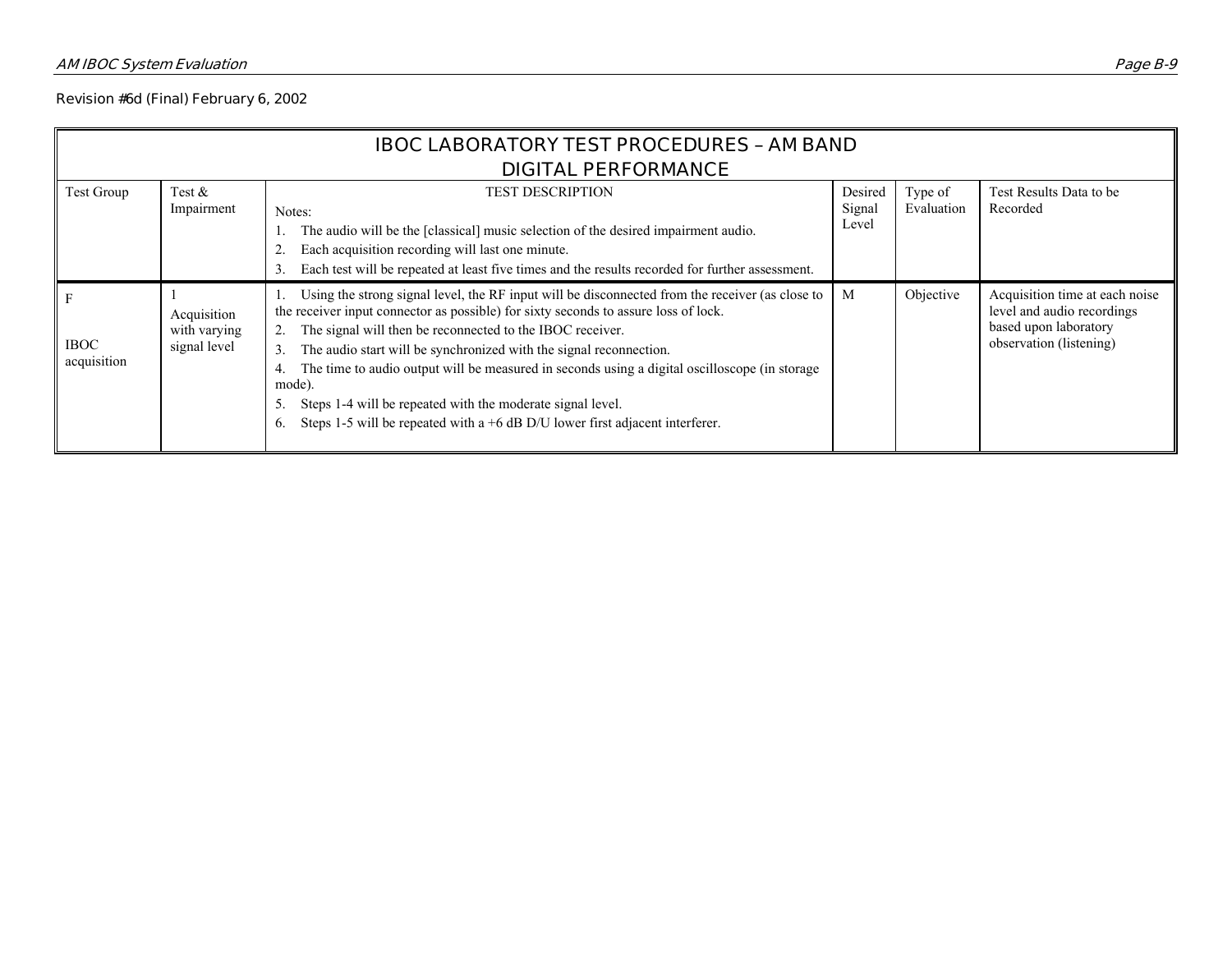|                     | <b>IBOC LABORATORY TEST PROCEDURES - AM BAND</b><br><b>DIGITAL QUALITY</b> |                                                                                                                                                                                                                                                                                                                                                                                             |                            |                       |                                                                                                                                              |  |  |  |
|---------------------|----------------------------------------------------------------------------|---------------------------------------------------------------------------------------------------------------------------------------------------------------------------------------------------------------------------------------------------------------------------------------------------------------------------------------------------------------------------------------------|----------------------------|-----------------------|----------------------------------------------------------------------------------------------------------------------------------------------|--|--|--|
| <b>Test Group</b>   | Test &<br>Impairment                                                       | <b>TEST DESCRIPTION</b><br>Note:<br>Analog reference recordings will be obtained using an exciter which conforms to the NRSC<br>standard AM mask (i.e. 10 kHz nominal audio bandwidth).<br>Audio processors will be used in both IBOC and analog signal paths (settings for analog and<br>digital signal paths will vary based upon audio selection and may be different from one another). | Desired<br>Signal<br>Level | Type of<br>Evaluation | Test Results & Data to be<br>Recorded                                                                                                        |  |  |  |
| G                   | Quality<br>transmission                                                    | Tests will be conducted using the audio quality selections.<br>Each of the selections will be transmitted through the IBOC system without impairment and<br>recorded for subjective evaluation.                                                                                                                                                                                             | S                          | Objective             | Mode signal status of system<br>during recording of audio<br>selections                                                                      |  |  |  |
| <b>IBOC</b> quality | test                                                                       | For each measurement point, the mode signal status will be recorded.<br>3.<br>An analog reference recording will be made using all four NRSC analog test receivers for<br>each audio quality selection.<br>A recording of each selection will also be made through an FM signal chain using the home<br>hi-fi NRSC analog test receiver (and appropriate audio processing).                 |                            | Subjective            | Subjective rating for each<br>audio quality selection<br>recorded (using IBOC, all four<br>analog receivers) as well as for<br>FM recordings |  |  |  |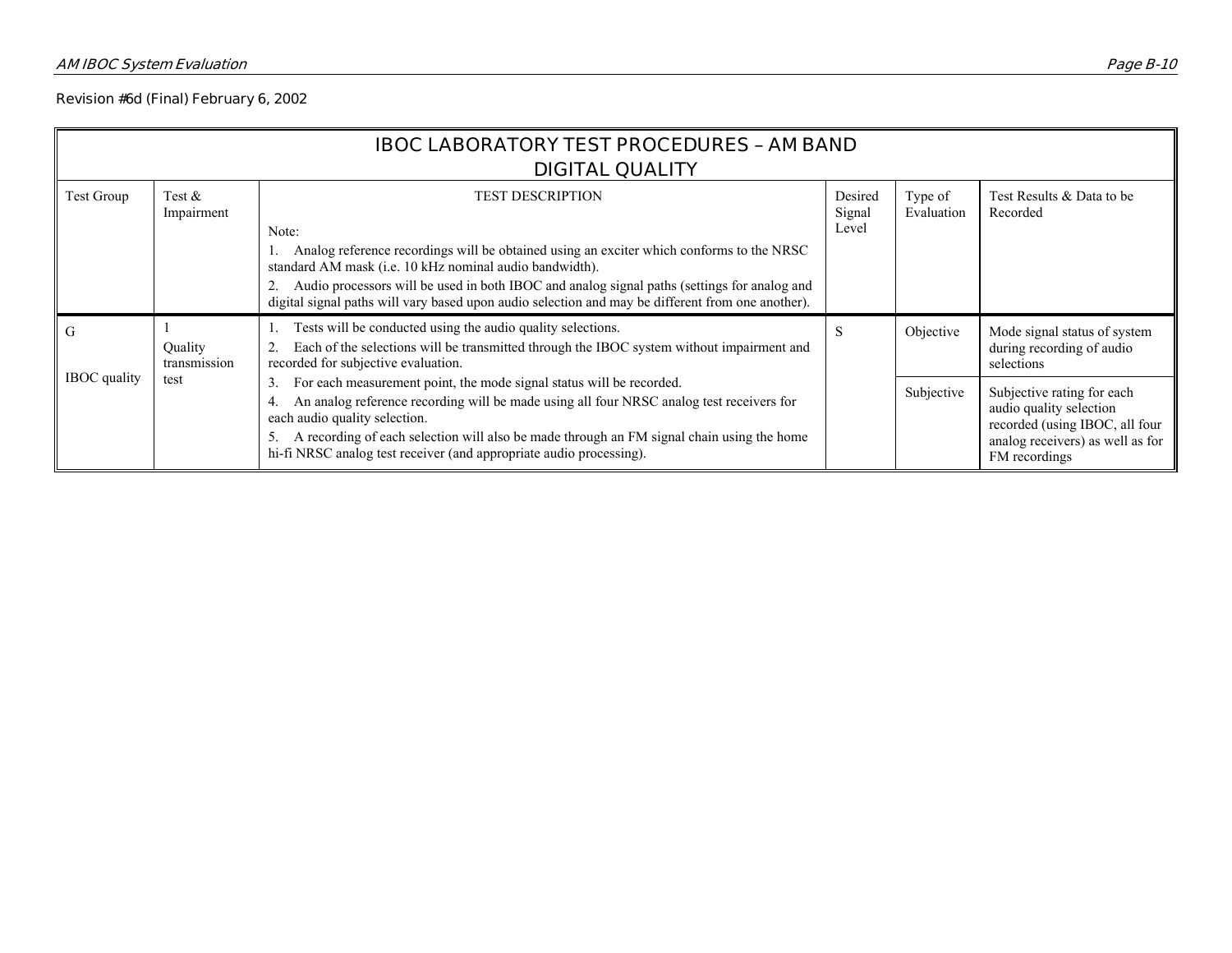|                                           | <b>IBOC LABORATORY TEST PROCEDURES - AM BAND</b><br><b>ANALOG COMPATIBILITY (Host)</b> |                                                                                                                                                                                                                                                                                                                                                                                                                                                                                                                         |                            |                       |                                                                                                                                                 |  |  |  |
|-------------------------------------------|----------------------------------------------------------------------------------------|-------------------------------------------------------------------------------------------------------------------------------------------------------------------------------------------------------------------------------------------------------------------------------------------------------------------------------------------------------------------------------------------------------------------------------------------------------------------------------------------------------------------------|----------------------------|-----------------------|-------------------------------------------------------------------------------------------------------------------------------------------------|--|--|--|
| Test Group                                | Test &<br>Impairment                                                                   | <b>TEST PROCEDURE</b><br>Note:<br>The test will be conducted with no background RF noise.                                                                                                                                                                                                                                                                                                                                                                                                                               | Desired<br>Signal<br>Level | Type of<br>Evaluation | <b>Test Results</b><br>Data to be<br>Recorded                                                                                                   |  |  |  |
| H<br>$IBOC \rightarrow$<br>Host<br>analog | IBOC to<br>host analog                                                                 | All 4 NRSC analog test receivers will be used for this test.<br>The host AM transmitter will be set for 100% modulation, modulated with a 400 Hz tone.<br>With the host IBOC digital sidebands turned on, the host analog WQP S/N ratio will be measured.<br>3.<br>Step 3 will be repeated with the host IBOC digital sidebands turned off.<br>4.                                                                                                                                                                       | M                          | Objective             | Host analog<br>S/N ratio with<br><b>IBOC</b> digital<br>sidebands on<br>and off                                                                 |  |  |  |
|                                           | 2<br>IBOC to<br>host analog                                                            | All 4 NRSC analog test receivers will be used for this test.<br>The host AM transmitter will be set for 100% modulation, modulated with the desired impairment audio<br>selections.<br>With the host IBOC digital sidebands turned on, audio recordings of the host analog signal will be made.<br>3.<br>Step 3 will be repeated with the host IBOC digital sidebands turned off.<br>4.<br>Using an AM carrier modulated according to the NRSC standard AM mask, audio recordings of the analog<br>signal will be made. | M                          | Subjective            | Subjective<br>impairment<br>rating of host<br>analog audio<br>with IBOC<br>digital<br>sidebands on<br>and off, and<br>using normal<br>AM signal |  |  |  |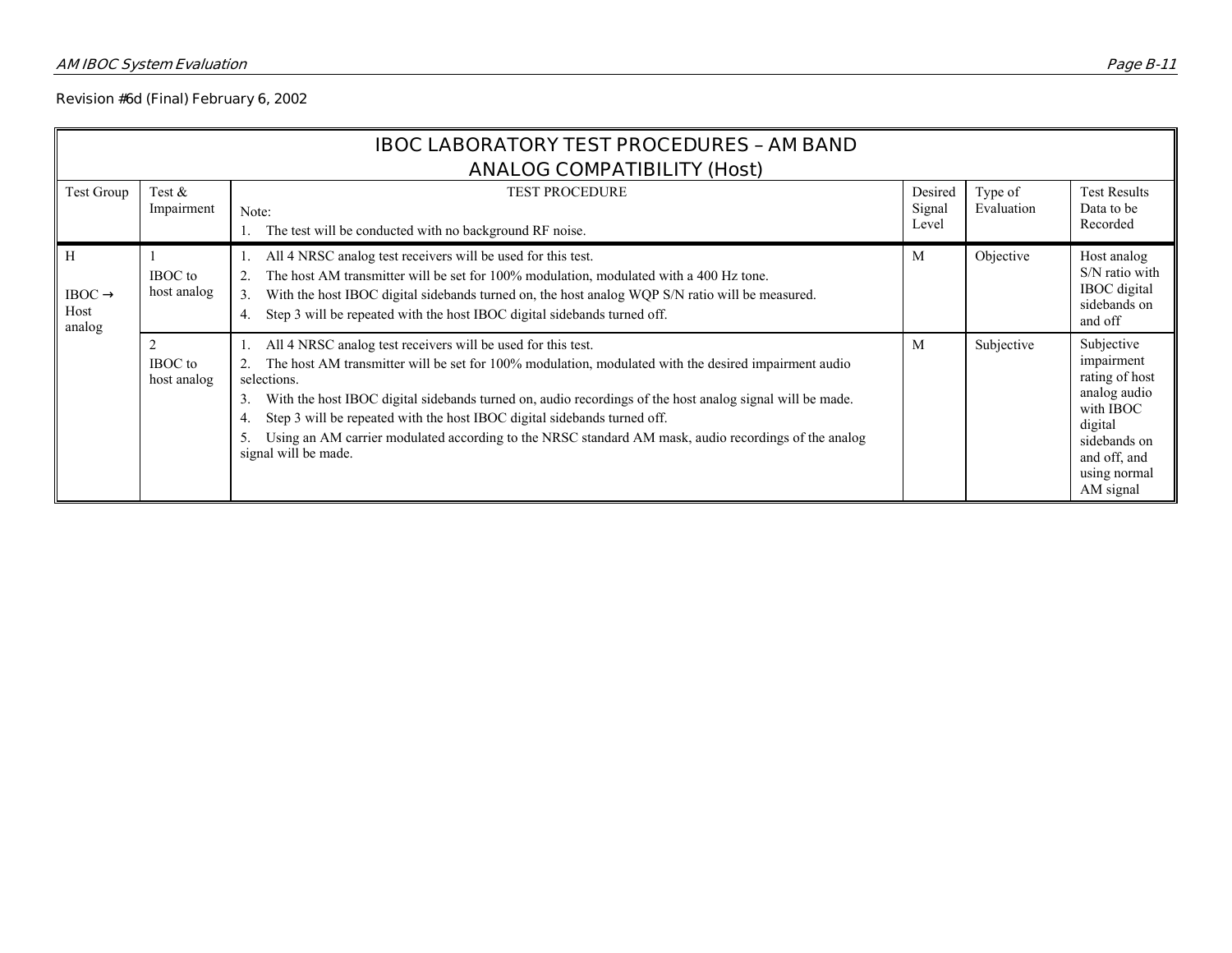| <b>NRSC Analog Test Receivers</b> |                                        |                    |              |  |  |  |
|-----------------------------------|----------------------------------------|--------------------|--------------|--|--|--|
| Numb<br>er                        | Make and<br>Model                      | Type               | Age in Years |  |  |  |
| 1                                 | Delphi<br>Model:<br>09394139           | Auto<br><b>OEM</b> | <b>New</b>   |  |  |  |
| 2                                 | Pioneer<br>Model: KEH-<br>1900         | Aftermark<br>et    | <b>New</b>   |  |  |  |
| 3                                 | Sony<br>Model: CFD-<br>S32             | Table<br>Combo     | <b>New</b>   |  |  |  |
| 4                                 | Technics<br>Model: SA-<br><b>EX140</b> | Home<br>HiFi       | <b>New</b>   |  |  |  |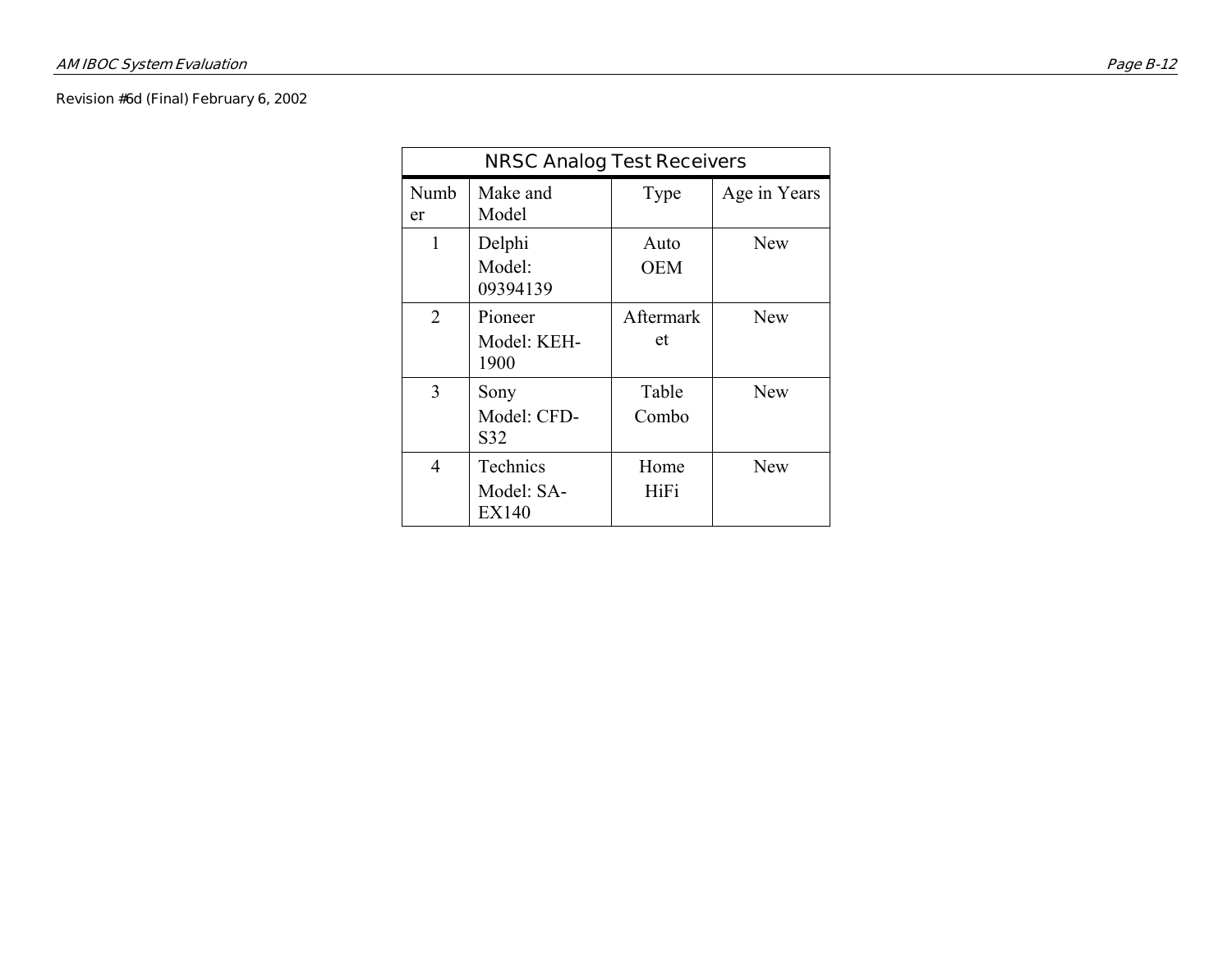

**2500 Wilson Boulevard Arlington, VA 22201-3834 (703) 907-7660 FAX (703) 907-7601** 

**NATIONAL RADIO SYSTEMS COMMITTEE**



**1771 N Street, NW Washington, DC 20036-2800 (202) 429-5346 FAX (202) 775-4981**

### **DAB Subcommittee**

### **EVALUATION OF THE iBiquity DIGITAL CORPORATION IBOC SYSTEM**

**Part 2 – AM IBOC** 

**Appendix C**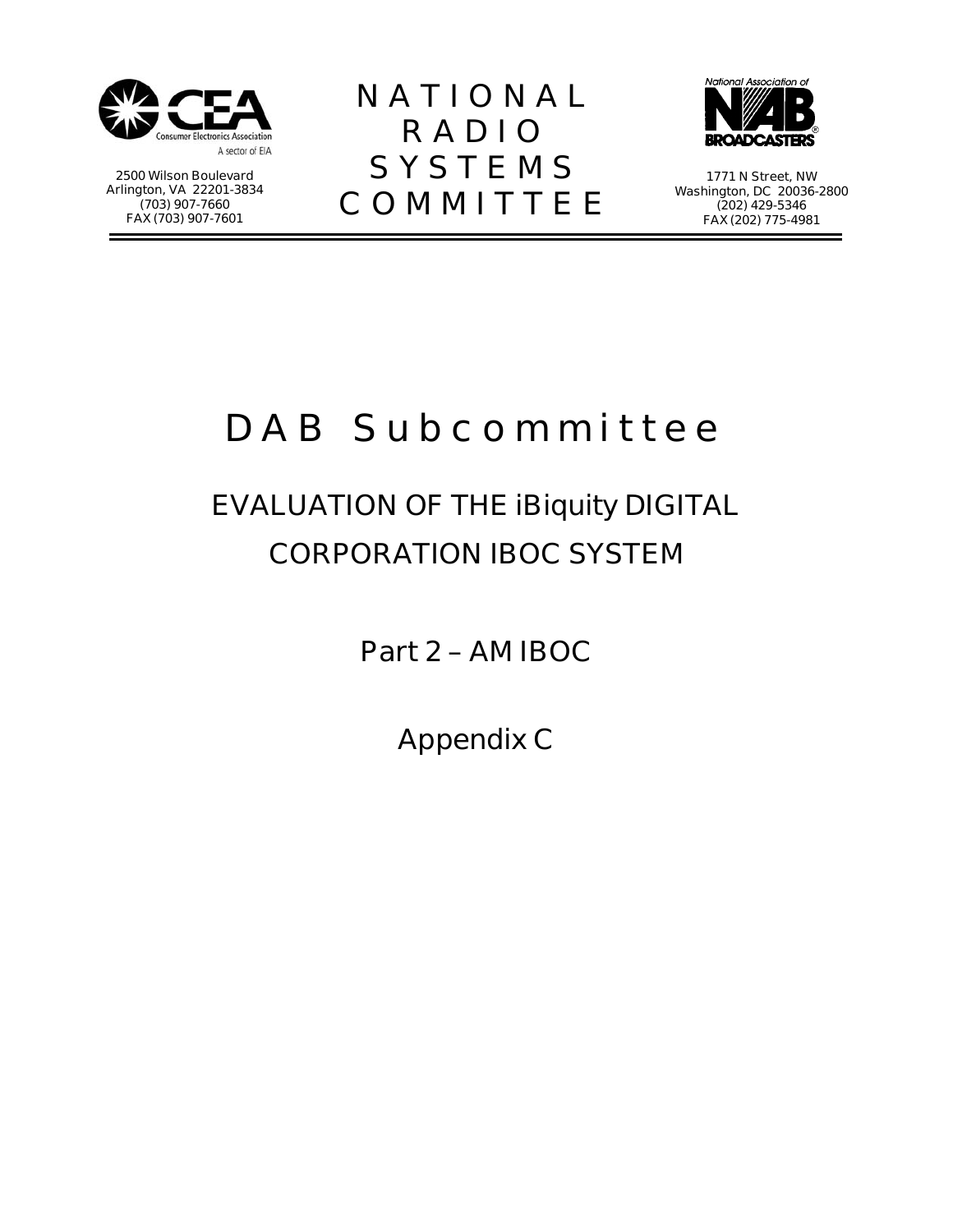#### **IBOC FIELD TEST PROCEDURES – AM BAND OVERALL COMMENTS**

- 1. The independent engineering consultant (TBD) will provide a detailed certification of the mobile test vehicle including the stationary test platforms.
- 2. Appendix A is a table and set of maps which describe the test stations and test routes which this procedure is to be conducted for. Note that the test routes depicted therein represent the best possible estimate of the routes to be used, and that accommodations may be made during the actual test run due to road construction, etc. Maps of the actual routes taken will be provided in the field test record.
- 3. IBOC receiver "point of loss of enhanced audio" and "point-of-blend" are established by the "mode" signal which is supplied by the receiver. IBOC receiver block error rate (BLER) is also observable.
- 4. Unless otherwise specified, the audio selections to be used as source material for desired and interfering channels will be "audio of opportunity," and, the source audio for analog reference recordings will be the same as that used for the corresponding IBOC digital audio recordings.
- 5. Digital recordings of analog and IBOC digital audio indicated by these procedures are for archival and/or subjective evaluation purposes. All such recordings will be made in the following format: uncompressed linear 16-bit digital audio sampled at 44.1 kHz, and will be suitable for transfer to CD to facilitate further analysis.
- 6. The host AM to digital power ratio used in the digital performance tests will also be used for the analog compatibility tests.
- 7. NRSC analog test receivers specified on pg. 5 will undergo the following characterization tests: [list TBD]
- 8. Test record will indicate direction of travel on all routes.
- 9. All radial routes will be driven to the IBOC point of failure (POF), that is, until the IBOC signal is fully blended to analog.
- 10. All radial routes will be run at day (between 2 hrs. after sunrise and 2 hrs. before sunset) and at night (between 2 hrs. after sunset and 2 hrs. before sunrise).
- 11. "Strip chart" data plots will be included in the test record for all test routes [*e.g.*, a plot from USADR phase 1 submission will be included here].
- 12. NRSC will participate in selection of specific field test audio cuts to be submitted for subjective evaluation in a TBD fashion.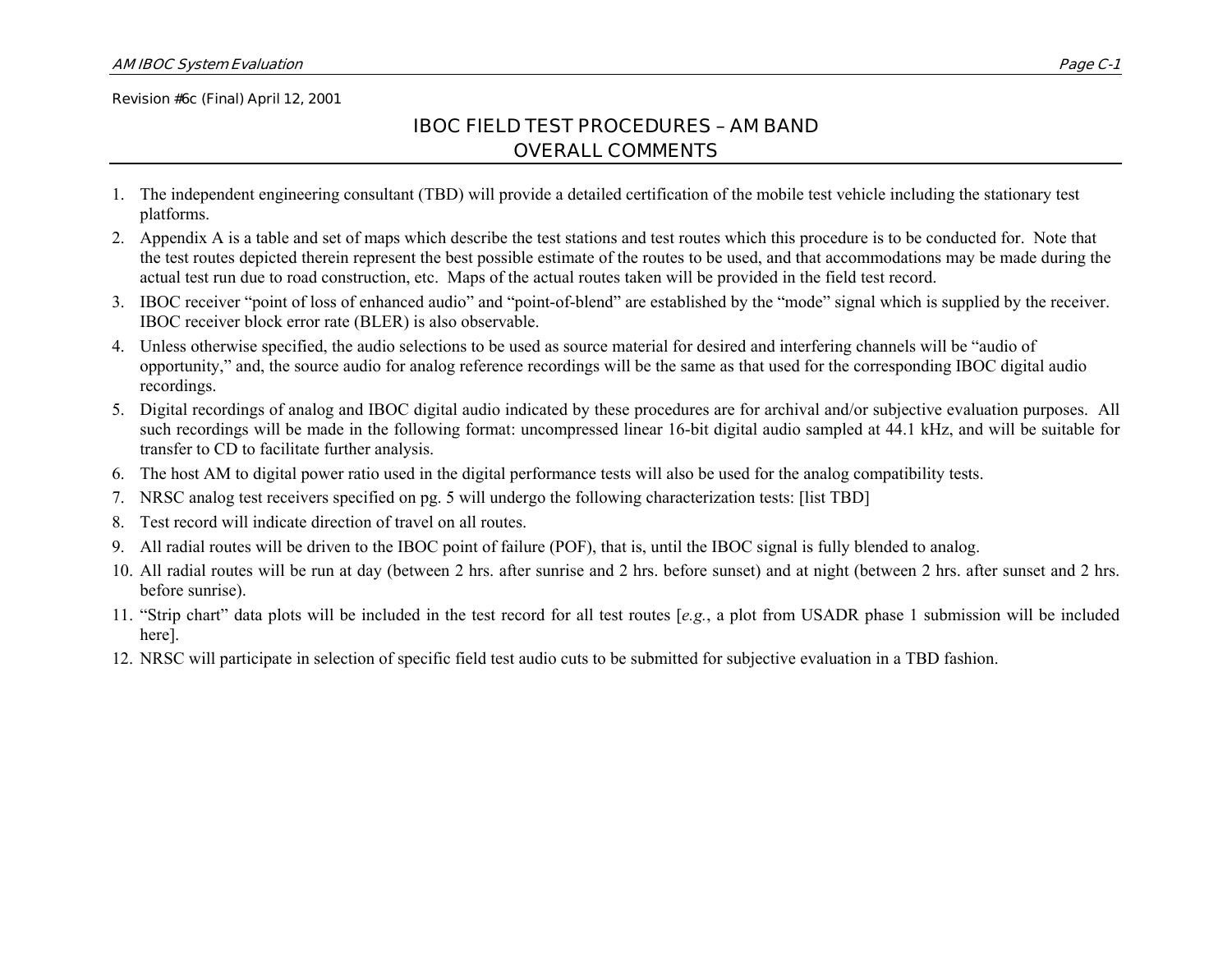|                  | <b>IBOC FIELD TEST PROCEDURES - AM BAND</b><br><b>CALIBRATION</b> |                                                                                                                                                                                                                                                                                                                                                                                                                                                          |                       |                                                                                     |  |  |  |  |  |  |  |  |
|------------------|-------------------------------------------------------------------|----------------------------------------------------------------------------------------------------------------------------------------------------------------------------------------------------------------------------------------------------------------------------------------------------------------------------------------------------------------------------------------------------------------------------------------------------------|-----------------------|-------------------------------------------------------------------------------------|--|--|--|--|--|--|--|--|
| Test Group       | Test $\&$<br>Impairment                                           | <b>TEST DESCRIPTION</b><br>Notes:<br>1. This calibration will be performed for each test station.                                                                                                                                                                                                                                                                                                                                                        | Type of<br>Evaluation | Test Results Data to be Recorded                                                    |  |  |  |  |  |  |  |  |
| A<br>Calibration | Power (as<br>needed)                                              | Analog power will be read by station's existing test equipment.<br>Digital power will be determined using a spectrum analyzer.                                                                                                                                                                                                                                                                                                                           | Objective             | Analog average power level<br>Digital average and peak power<br>levels              |  |  |  |  |  |  |  |  |
|                  | $\overline{2}$<br>Spectrum<br>(daily)                             | Spectrum analyzer plots of the system RF will be taken at the output of the transmission system.<br>The spectrum analyzer settings will be with a peak hold of 10 minutes, video bandwidth greater than<br>10 kHz, RBW 300 Hz, and sweep span of 100 kHz in accordance with CFR 47§73.44.<br>Two plots of the spectrum will be made: one with and one without IBOC digital sidebands.<br>3<br>Test station modulation monitor readings will be recorded. | Objective             | Daily power ratios and out-of-<br>channel radiation monitored at<br>combiner output |  |  |  |  |  |  |  |  |
|                  | 3<br>Monitor<br>(beginning of<br>test period)                     | Test station occupied bandwidth characteristics will be established by the test crew using a spectrum<br>analyzer in both "average" and "peak hold" modes.                                                                                                                                                                                                                                                                                               | Objective             | Certification should be recorded<br>in field test record                            |  |  |  |  |  |  |  |  |
|                  | Receiver<br>antenna<br>performance<br>and data                    | 1. A detailed description of the receiving antenna and RF distribution system will be included in the<br>field test report.<br>2. If any active RF device is used, a full set of RF performance test results will be supplied with the<br>report.                                                                                                                                                                                                        | Objective             |                                                                                     |  |  |  |  |  |  |  |  |
|                  | 5<br>General                                                      | All test equipment will be certified to be in compliance with manufacturer's specifications and<br>calibration schedules.                                                                                                                                                                                                                                                                                                                                | Objective             | Calibration results                                                                 |  |  |  |  |  |  |  |  |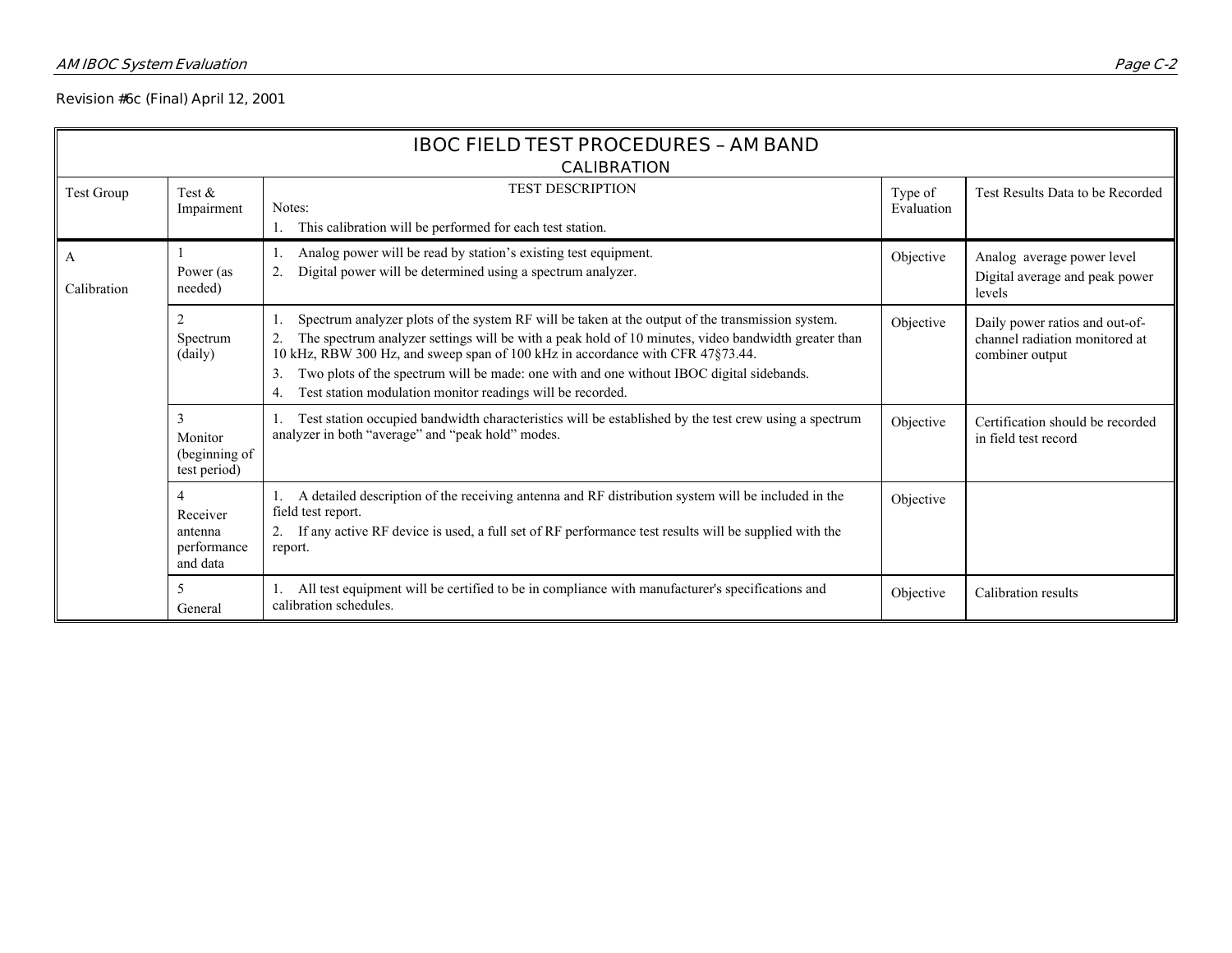|                       |                         | <b>IBOC FIELD TEST PROCEDURES - AM BAND</b><br><b>DIGITAL PERFORMANCE</b>                                                                                                                                                                                                                                                                                                                                                                                                                                                                                                                                                                                                                                                                                                                                                                                                                                                                                                                                                                                  |                       |                                                             |
|-----------------------|-------------------------|------------------------------------------------------------------------------------------------------------------------------------------------------------------------------------------------------------------------------------------------------------------------------------------------------------------------------------------------------------------------------------------------------------------------------------------------------------------------------------------------------------------------------------------------------------------------------------------------------------------------------------------------------------------------------------------------------------------------------------------------------------------------------------------------------------------------------------------------------------------------------------------------------------------------------------------------------------------------------------------------------------------------------------------------------------|-----------------------|-------------------------------------------------------------|
| <b>Test Group</b>     | Test $\&$<br>Impairment | <b>TEST DESCRIPTION</b><br>Notes:<br>Radials will be selected to demonstrate system performance under the following conditions:<br>1.<br>a) low interference and no grounded conductive structures<br>b) low interference and grounded conductive structures<br>c) single first adjacent interferer<br>d) single second adjacent interferer<br>e) high-tension power lines parallel to radial; ideally, power lines will pass within 1-2 miles of<br>transmitter site<br>f) power lines (not high-tension) overhead in urban areas<br>Radials will start within 2.0 miles of the transmitter (where possible) and extend beyond the edge of<br>2.<br>digital coverage.<br>Audio recordings of both the analog and digital received audio will be made.<br>3.<br>Recordings of the test route will be made including GPS data, derived signal strength and adjacent<br>4.<br>channel signal strength.<br>For all tests, stations will broadcast their regular programming.<br>5.<br>NRSC analog test receiver [#1] will be used for analog reception.<br>6. | Type of<br>Evaluation | Test Results Data to be Recorded                            |
| B                     | Low<br>interference     | The undesired first adjacent analog signal should be at least 20 dB below the digital signal.<br>The undesired analog second adjacent D/U should not exceed a D/U of 0 dB in the test area.<br>2.                                                                                                                                                                                                                                                                                                                                                                                                                                                                                                                                                                                                                                                                                                                                                                                                                                                          | Objective             | Mode signal, various RF signal<br>levels [see example plot] |
| System<br>performance | and low<br>multipath    |                                                                                                                                                                                                                                                                                                                                                                                                                                                                                                                                                                                                                                                                                                                                                                                                                                                                                                                                                                                                                                                            | Subjective            | Analog recordings (to be<br>subjectively evaluated)         |
|                       | 2<br>1st-adjacent       | 1st-adjacent interferer tests will be conducted in an area where the interfering signal is not greater<br>than 15 dB below the desired signal.                                                                                                                                                                                                                                                                                                                                                                                                                                                                                                                                                                                                                                                                                                                                                                                                                                                                                                             | Objective             | Mode signal, various RF signal<br>levels [see example plot] |
|                       | interference            |                                                                                                                                                                                                                                                                                                                                                                                                                                                                                                                                                                                                                                                                                                                                                                                                                                                                                                                                                                                                                                                            | Subjective            | Analog recordings (to be<br>subjectively evaluated)         |
|                       | 3<br>2nd-adjacent       | 1. 2nd-adjacent interferer tests will be conducted in an area where the interfering signal is not greater<br>than 0 dB below the desired signal.                                                                                                                                                                                                                                                                                                                                                                                                                                                                                                                                                                                                                                                                                                                                                                                                                                                                                                           | Objective             | Mode signal, various RF signal<br>levels [see example plot] |
|                       | interference            |                                                                                                                                                                                                                                                                                                                                                                                                                                                                                                                                                                                                                                                                                                                                                                                                                                                                                                                                                                                                                                                            | Subjective            | Analog recordings (to be<br>subjectively evaluated)         |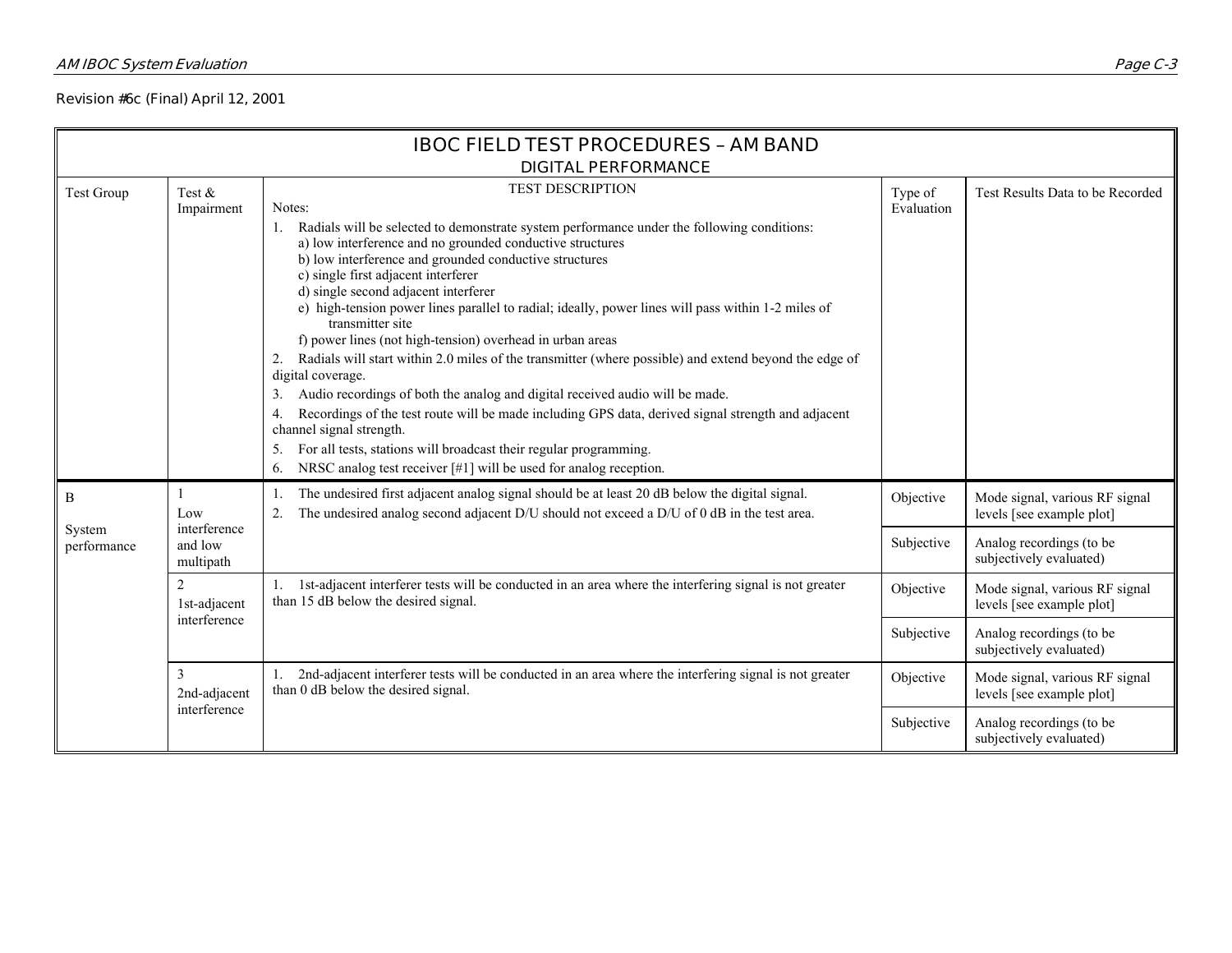|                             | <b>IBOC FIELD TEST PROCEDURES - AM BAND</b> |                                                                                                                                                                                                                                                                                                                                                                                          |                       |                                                             |  |  |  |  |  |  |  |  |  |
|-----------------------------|---------------------------------------------|------------------------------------------------------------------------------------------------------------------------------------------------------------------------------------------------------------------------------------------------------------------------------------------------------------------------------------------------------------------------------------------|-----------------------|-------------------------------------------------------------|--|--|--|--|--|--|--|--|--|
| <b>ANALOG COMPATIBILITY</b> |                                             |                                                                                                                                                                                                                                                                                                                                                                                          |                       |                                                             |  |  |  |  |  |  |  |  |  |
| <b>Test Group</b>           | Test $&$<br>Impairment                      | <b>TEST DESCRIPTION</b><br>Notes:<br>Host compatibility tests (C.1) will be conducted at stations TBD.<br>1st-adjacent compatibility tests (C.2) will be conducted at stations TBD.<br>2.                                                                                                                                                                                                | Type of<br>Evaluation | Test Results Data to be Recorded                            |  |  |  |  |  |  |  |  |  |
|                             | Host                                        | Fixed compatibility tests will be conducted using all NRSC Test Receivers.<br>The IBOC digital sidebands should be switched on for 30 seconds and off for 30 seconds. This                                                                                                                                                                                                               | Objective             | Mode signal, various RF signal<br>levels [see example plot] |  |  |  |  |  |  |  |  |  |
| Compatibility               | compatibility                               | should be repeated twice.<br>Recordings will be made at 3 locations with strong desired signals, and as free as possible of<br>3.<br>other (undesired) strong signals, so as to maximize potential for host interference.                                                                                                                                                                | Subjective            | Analog recordings (to be<br>subjectively evaluated)         |  |  |  |  |  |  |  |  |  |
|                             | 1st-adjacent                                | Fixed compatibility tests will be conducted using all test receivers.<br>Modulation of desired analog signal will conform to the NRSC standard AM mask (i.e. 10 kHz                                                                                                                                                                                                                      | Objective             | Mode signal, various RF signal<br>levels [see example plot] |  |  |  |  |  |  |  |  |  |
|                             | compatibility                               | nominal audio bandwidth).<br>Test will be conducted at a point where the first adjacent signal is not greater than 15 dB below<br>3.<br>the desired analog signal.                                                                                                                                                                                                                       |                       | Analog recordings (to be<br>subjectively evaluated)         |  |  |  |  |  |  |  |  |  |
|                             |                                             | Recordings will be made at 3 locations. At each location, the IBOC digital sidebands should be<br>3.<br>switched on for 30 seconds and off for 30 seconds. This should be repeated twice. If practical, the<br>bandwidth of the analog portion of the interfering signal should be increase to $\pm 10$ kHz during the 30<br>second intervals when the digital sidebands are turned off. |                       |                                                             |  |  |  |  |  |  |  |  |  |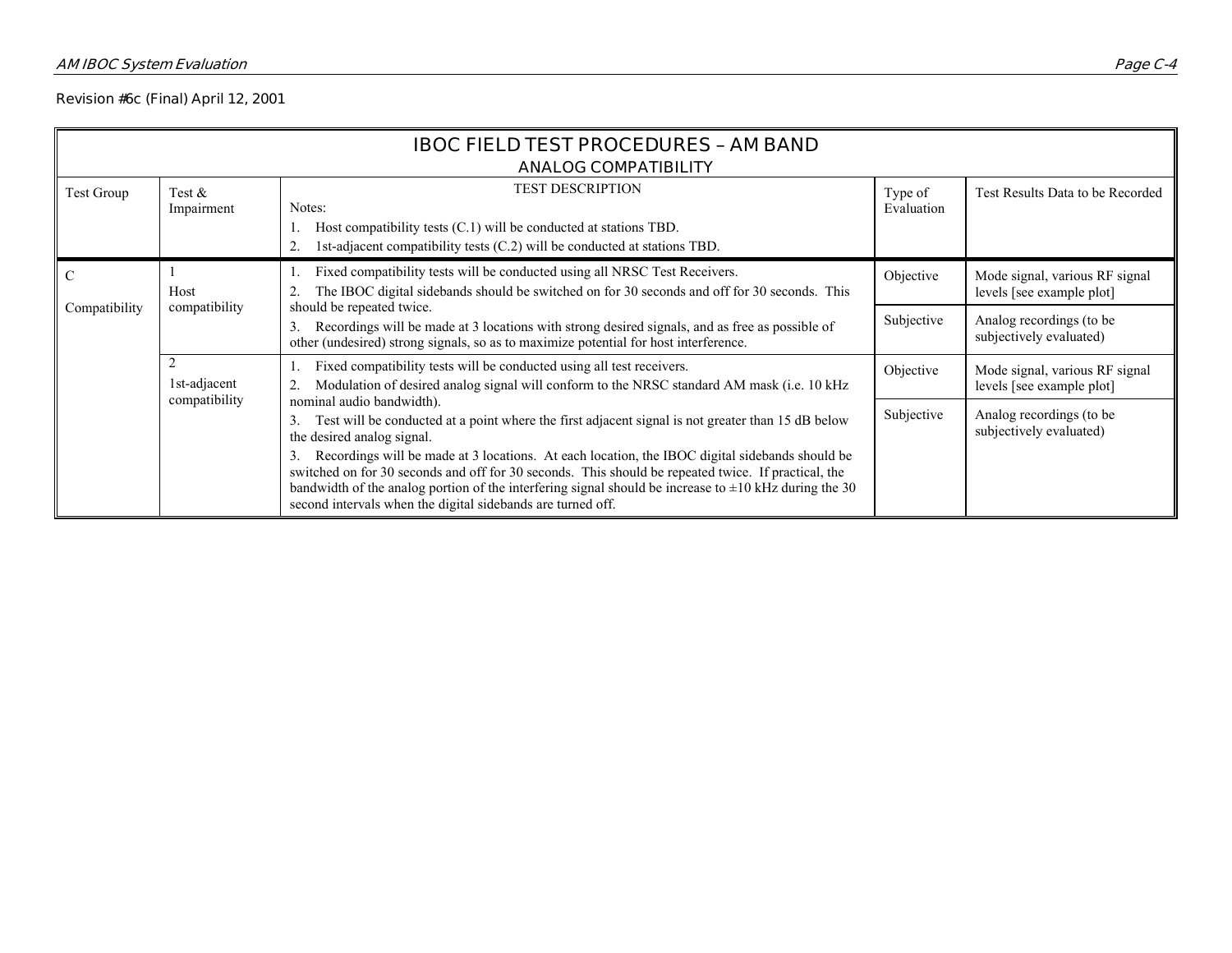|                             | <b>NRSC Analog Test Receivers</b> |             |                 |  |  |  |  |  |  |  |  |
|-----------------------------|-----------------------------------|-------------|-----------------|--|--|--|--|--|--|--|--|
| Number                      | Make and Model                    | Type        | Age in<br>Years |  |  |  |  |  |  |  |  |
|                             | Delphi                            | Auto        | <b>New</b>      |  |  |  |  |  |  |  |  |
|                             | Model: 09394139                   | <b>OEM</b>  |                 |  |  |  |  |  |  |  |  |
| $\mathcal{D}_{\mathcal{L}}$ | Pioneer<br><b>Model: KEH-1900</b> | Aftermarket | <b>New</b>      |  |  |  |  |  |  |  |  |
| 3                           | Sony                              | Table       | <b>New</b>      |  |  |  |  |  |  |  |  |
|                             | Model: CFD-S32                    | Combo       |                 |  |  |  |  |  |  |  |  |
|                             | Technics                          | Home        | <b>New</b>      |  |  |  |  |  |  |  |  |
|                             | Model: SA-EX140                   | <b>HiFi</b> |                 |  |  |  |  |  |  |  |  |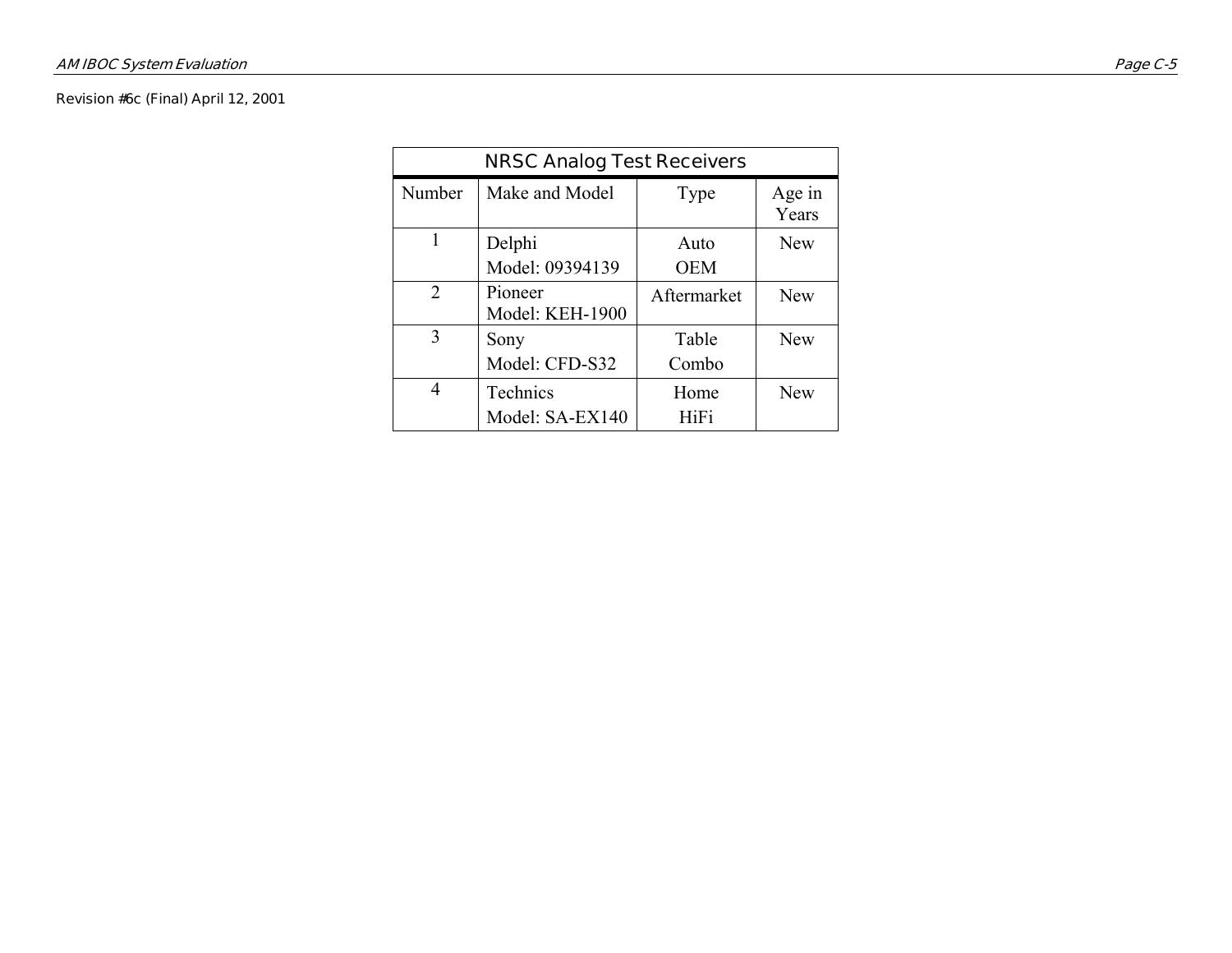#### Revision #6c (Final) April 12, 2001 **APPENDIX A NRSC IBOC DAB Evaluation - AM Field Test Stations**

**Table 1 – Test Condition Matrix** (see notes below)

|                                                            |                  |                |                   |                |                | <b>Test Condition(s)</b> |     |              |              |                |  |  |                 |
|------------------------------------------------------------|------------------|----------------|-------------------|----------------|----------------|--------------------------|-----|--------------|--------------|----------------|--|--|-----------------|
| No.                                                        | <b>Call Sign</b> | Freq.<br>(kHz) | Format            | Location       | (a)            | (b)                      | (c) | (d)          | (e)          | (f)            |  |  | <b>Comments</b> |
|                                                            | WD2XAM           | 1660           | Test              | Cincinnati, OH | $\checkmark$   | ✔                        |     |              |              | ✔              |  |  |                 |
| 2                                                          | <b>WWJ</b>       | 950            | News/talk         | Detroit, MI    | $\checkmark$   | ✔                        | ✔   | ✔            |              | ✔              |  |  |                 |
| 3                                                          | <b>WTOP</b>      | 1500           | News/talk         | Washington, DC | $\checkmark$   | ✔                        | ✔   | $\checkmark$ | $\checkmark$ | ✔              |  |  |                 |
|                                                            | <b>KABL</b>      | 960            | Oldies<br>("MOL") | Oakland, CA    | ✔              | ✔                        | ✔   |              |              | ✔              |  |  |                 |
| Number of stations with given test condition $\rightarrow$ |                  |                |                   |                | $\overline{4}$ | $\overline{4}$           | 3   | C            |              | $\overline{4}$ |  |  |                 |

#### **Notes for Table 1:**

- 1. Proponent will run at least 4 radials for each test station; radials will be run at day (between 2 hrs. after sunrise and 2 hrs. before sunset) and at night (between 2 hrs. after sunset and 2 hrs. before sunrise).
- 2. Proponent will supply maps of the test radials (with blend information) plotted against predicted analog coverage and strip charts for each station
- 3. Select radials will be extracted for further analysis and subjective evaluation (selection to be done by proponent in conjunction with independent testing facility and NRSC observer)
- 4. Test conditions (see Field Test Procedure, Test B Notes):
	- a) low interference and no grounded conductive structures
	- b) low interference and grounded conductive structures
	- c) single first adjacent interferer
	- d) single second adjacent interferer
	- e) high-tension power lines parallel to radial; ideally, power lines will pass within 1-2 miles of transmitter site
	- f) power lines (not high-tension) overhead in urban areas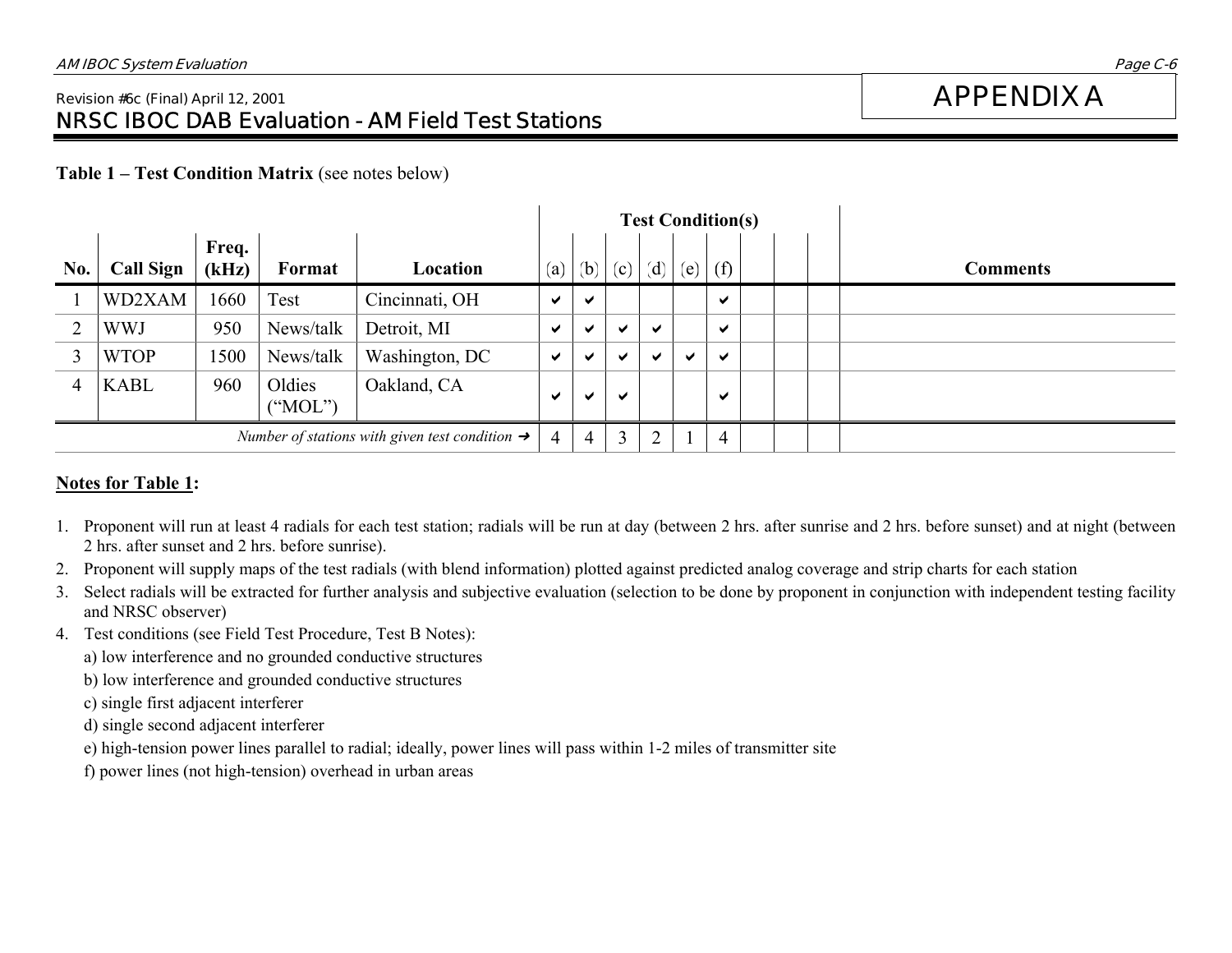#### **Table 2. Station List for IBOC-to-analog Compatibility Testing**

| Compatibility<br><b>Type</b> | <b>Station</b><br>of<br><b>Interest</b><br>Format<br>Location | (kHz)<br>Freq.<br><b>Channel</b> | <b>Station</b><br><b>Interfering</b><br>Format<br>Location | (kHz)<br>Freq.<br><b>Channel</b> | <b>Interferer</b><br>location | <b>Station</b><br><b>Spacing</b> |
|------------------------------|---------------------------------------------------------------|----------------------------------|------------------------------------------------------------|----------------------------------|-------------------------------|----------------------------------|
| Host                         | <b>KABL</b>                                                   | 960                              |                                                            |                                  |                               |                                  |
| Host                         | <b>WTOP</b>                                                   | 1500                             |                                                            |                                  |                               |                                  |
| First Adjacent               | <b>WTOP</b>                                                   | 1500                             | <b>WNNN</b>                                                | 1510                             |                               |                                  |
| First Adjacent               | <b>WTOP</b>                                                   | 1500                             | <b>WWSM</b>                                                | 1510                             |                               |                                  |
| First Adjacent               | <b>KABL</b>                                                   | 960                              | <b>KANM</b>                                                | 970                              |                               |                                  |
| Second Adjacent              | <b>WTOP</b>                                                   | 1500                             | <b>WTRI</b>                                                | 1520                             |                               |                                  |
| Second Adjacent              | <b>WTOP</b>                                                   | 1500                             | <b>WPWC</b>                                                | 1480                             |                               |                                  |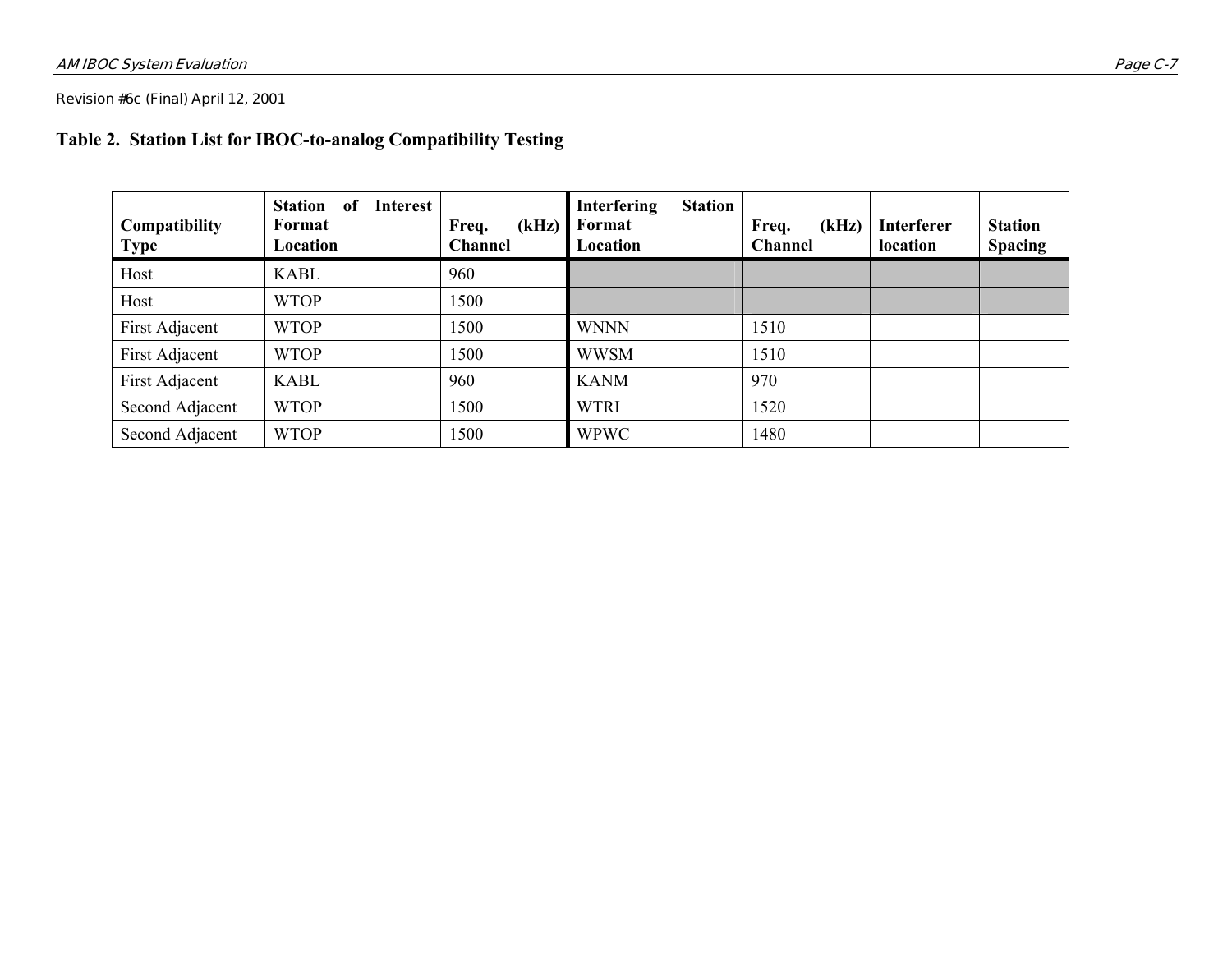**Table 3. Station List for IBOC Performance Testing**

| <b>Test</b><br><b>Station</b><br>Format<br>Location | (kHz)<br>Freq.<br><b>Channel</b> | Propagation & Testing<br><b>Features</b>     | Significant Interferers†              | <b>Drive Routes</b> |
|-----------------------------------------------------|----------------------------------|----------------------------------------------|---------------------------------------|---------------------|
| WD2XAM<br>Test station                              | 1660                             | $10.0$ kW, 1 tower<br>Daytime only           |                                       |                     |
| Cincinnati, OH                                      |                                  | (experimental)                               |                                       |                     |
| <b>WWJ</b>                                          | 950                              | $6 \text{ kW}$ (day), $6 \text{ kW}$ (night) |                                       |                     |
| News/talk                                           |                                  | DA <sub>2</sub>                              |                                       |                     |
| Detroit, MI                                         |                                  | 5 towers                                     |                                       |                     |
| <b>WTOP</b>                                         | 1500                             | 50 kW (day/night)                            | Co-Channel Interference               |                     |
| News/talk                                           |                                  | DA <sub>2</sub>                              |                                       |                     |
| Washington, DC                                      |                                  | 3 towers                                     |                                       |                     |
| <b>KABL</b>                                         | 960                              | 5 kW (day/night)                             | 1 <sup>st</sup> Adjacent Interference |                     |
| Oldies ("MOL")                                      |                                  | DA1                                          |                                       |                     |
| Oakland, CA                                         |                                  | 3 towers                                     |                                       |                     |

†*Due to limitations on station coverage, it is likely that interference will not be tested except during nighttime testing*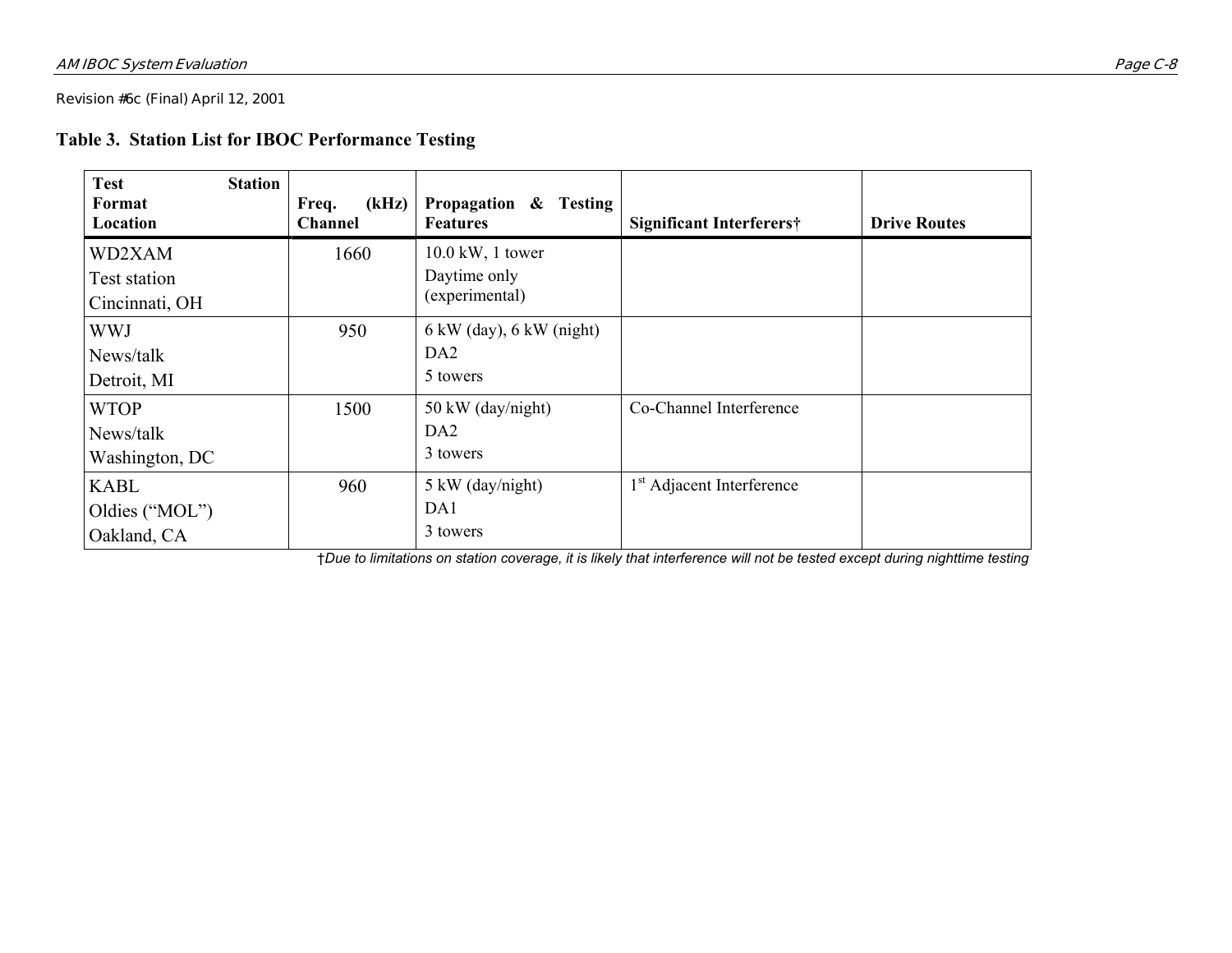

**2500 Wilson Boulevard Arlington, VA 22201-3834 (703) 907-7660 FAX (703) 907-7601** 

**NATIONAL RADIO SYSTEMS COMMITTEE**



**1771 N Street, NW Washington, DC 20036-2800 (202) 429-5346 FAX (202) 775-4981**

### **DAB Subcommittee**

### **EVALUATION OF THE iBiquity DIGITAL CORPORATION IBOC SYSTEM**

**Part 2 – AM IBOC** 

**Appendix D**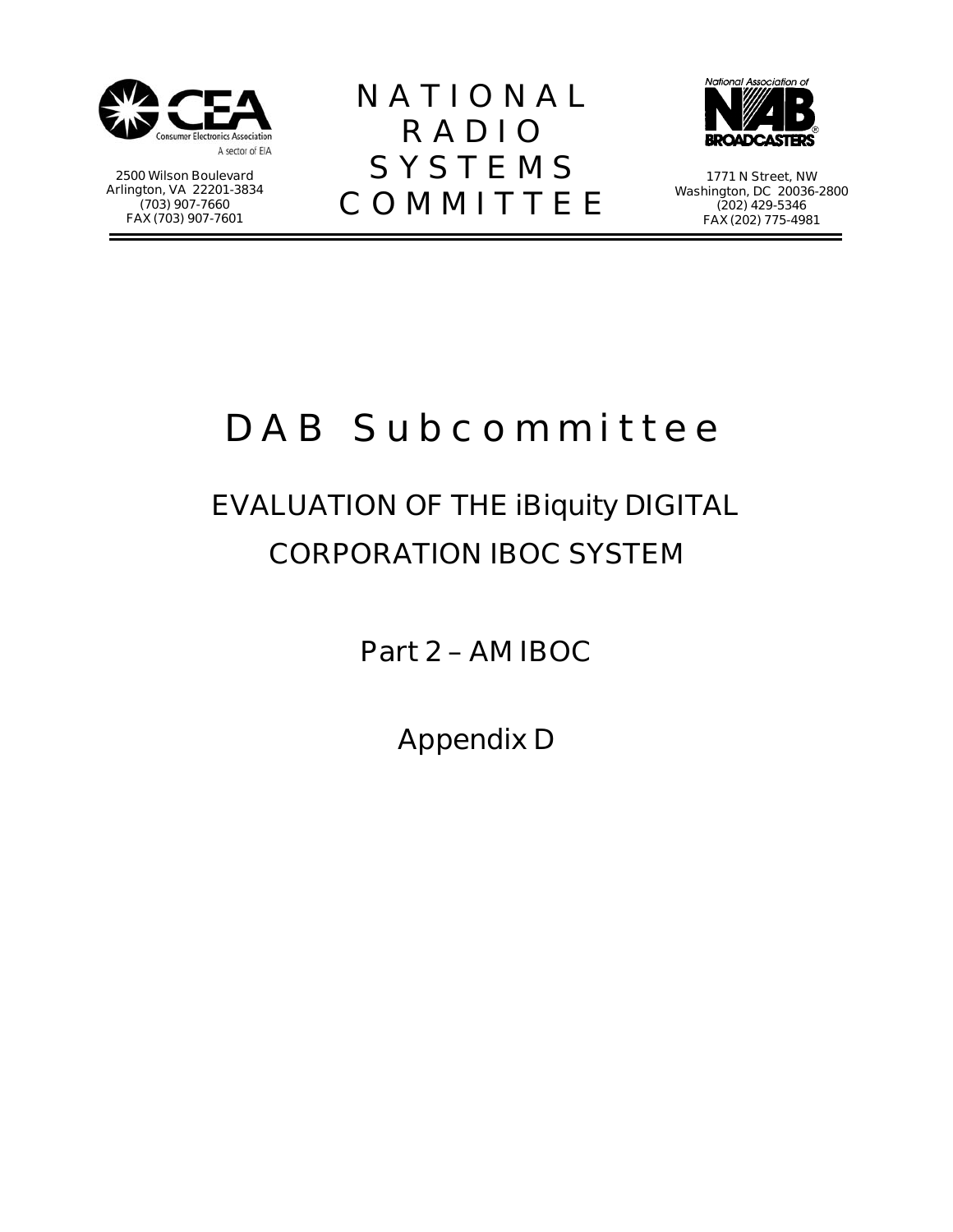### **Analog Receiver Characterization**

#### **Overview**

In addition to the four AM receiver models used in the AM IBOC testing, five other AM receiver models were characterized. The nine radios tested included three OEM automobile radios, two aftermarket automobile radios, two portable radios, and two home hi fi receivers. The receivers, and their respective ages, are listed in [Table D.1.](#page-28-0) The receivers that were not actually used in the AM IBOC testing were characterized to confirm that the receivers that were used in the testing adequately represented the performance of AM receivers in general.

The receiver characterization tests were performed by Robert McCutcheon, a consultant in North Olmsted, Ohio.

#### <span id="page-28-0"></span>**Table D.1: AM Receivers Characterized**

|     | Delphi<br>Auto | <b>IPioneer</b><br>Auto | ™echnics<br><b>HiFi</b> | <b>Sonv</b><br>Portable | Visteon<br>Auto | <b>Koss</b><br><b>Auto</b> | IPanasonicIFord<br>Portable | Auto | Pioneer<br>HiFi |
|-----|----------------|-------------------------|-------------------------|-------------------------|-----------------|----------------------------|-----------------------------|------|-----------------|
| Aqe | <b>New</b>     | <b>New</b>              | <b>New</b>              | <b>New</b>              | 2 vrs.          | 2 vrs.                     | vrs.                        | vrs. | vrs.            |

Receivers selected for the AM compatibility tests.

The characterization test data for the nine receivers is summarized in [Table D.2,](#page-29-0) [Table D.3,](#page-29-1) [Table D.4](#page-29-2) and [Table D.5.](#page-30-0) It shows that the frequency response and selectivity of the four receivers used in the AM IBOC compatibility testing were representative of the frequency response and selectivity of the two-year-old and seven-year-old receivers that were also tested.

#### **Characterization Test Description**

The tone control of each radio under test was set to the flat frequency response position. The loudness control was set to the off position, or the volume control set for no loudness compensation. The stereo balance control was set at mid position. The volume control was set to produce a standard output (2.0 volts, 4 ohms) on the automobile radios. The measurements were made at the speaker output for the auto radios, the line output for the HiFi, and the headphone output for the portable. The left channel was used for the measurements. The noise and selectivity measurements were RMS and weighted quasi peak (WQP). Each automobile radio was characterized using a 50 ohm load to match the signal generator to the receiver RF input. Unless otherwise indicated, the desired RF level was -50 dBm. The RF frequency used for the desired signal under test was 1,000.0 kHz. The first adjacent signals were 1010.0 kHz and 990.0 kHz. Distortion was measured at 1 kHz.

#### **Test Results**

[Table D.2](#page-29-0) shows distortion at standard output level for each receiver. [Table D.3](#page-29-1) shows the WQP signal-to-noise ratio for each receiver at two RF input levels 80 dBm and -60 dBm. [Table](#page-29-2)  [D.4](#page-29-2) shows the audio frequency response at 100 Hz, 250 Hz, 500 Hz, 1 kHz, 2 kHz, 4 kHz and 8 kHz for each receiver. (The reference audio frequency used for the desired signal in the other characterization tests was a 1 kHz tone.)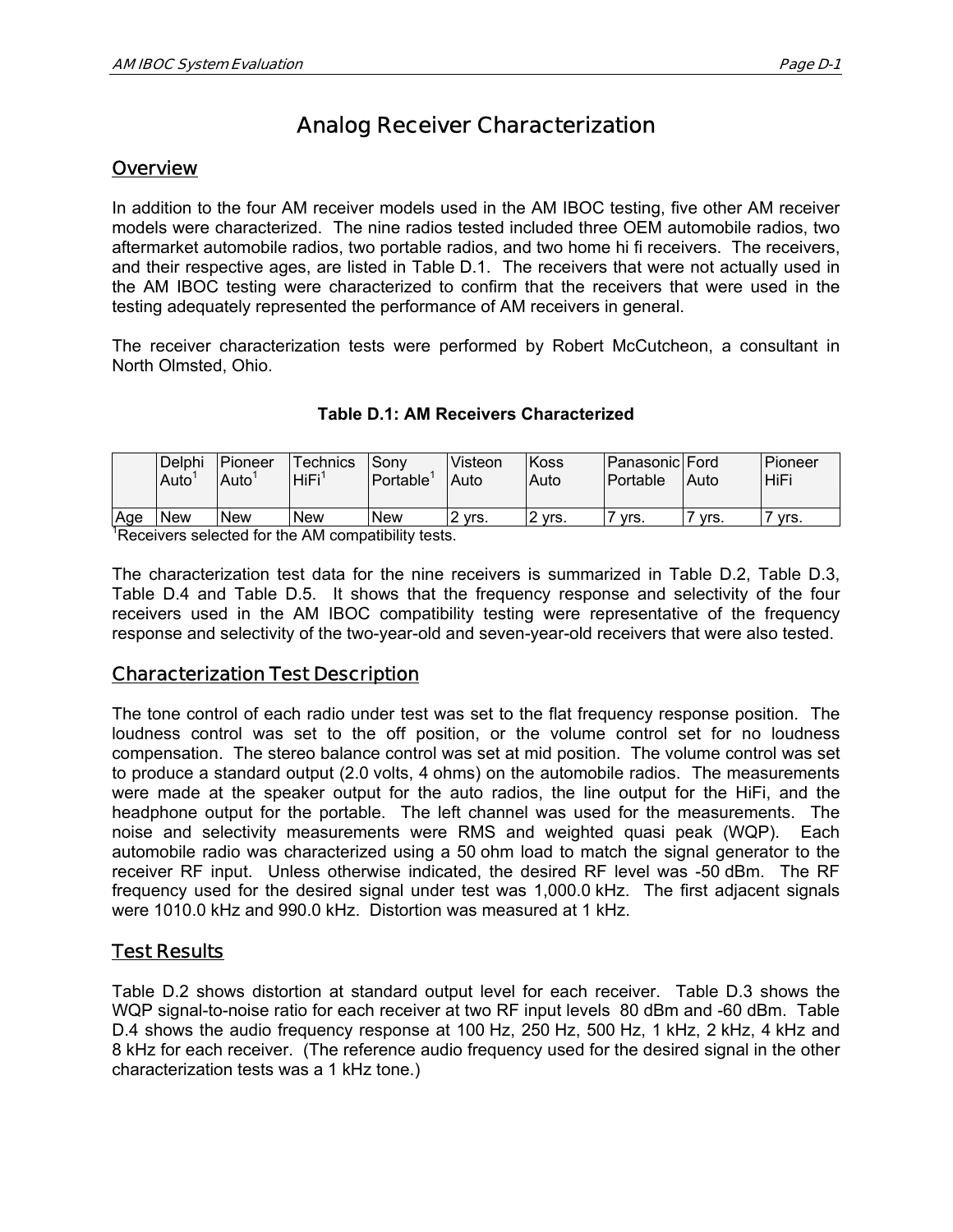[Table D.5](#page-30-0) shows the upper and lower first adjacent selectivity at fixed D/U ratios of -10 dB, -20 dB, and -30 dB. The undesired modulation was 400 Hz at 80%.

#### <span id="page-29-0"></span>**Table D.2: Distortion at Standard Output Level**

|                    | RF input level: -50 dBm |         |                 |          |         |             |           |      |         |  |  |  |
|--------------------|-------------------------|---------|-----------------|----------|---------|-------------|-----------|------|---------|--|--|--|
|                    | Modulation: 1 kHz, 80%  |         |                 |          |         |             |           |      |         |  |  |  |
|                    | Delphi                  | Pioneer | <b>Technics</b> | Sony     | Visteon | <b>Koss</b> | Panasonic | Ford | Pioneer |  |  |  |
|                    | Auto                    | Auto    | HiFi            | Portable | Auto    | Auto        | Portable  | Auto | HiFi    |  |  |  |
| <b>THD</b>         | 0.32%                   | 0.9%    | 1.4%            | 0.56%    | 1.5%    | $0.6\%$     | 0.8%      | 0.7% | 0.5%    |  |  |  |
|                    |                         |         |                 |          |         |             |           |      |         |  |  |  |
| Output<br>Level    | 1.85                    | 1.68    | 0.32            | 0.95     | 1.7     | 0.5         | 1.0       | 1.85 | 0.49    |  |  |  |
| $(V_{\text{rms}})$ |                         |         |                 |          |         |             |           |      |         |  |  |  |

#### <span id="page-29-1"></span>**Table D.3: WQP S/N at -80 dBm and -60 dBm RF Input Levels**

|                                    | Delphi<br>Auto | Pioneer<br>Auto | <b>Technics</b><br>HiFi | Sony<br>Portable | Visteon<br>Auto | Koss<br>Auto | Panasonic<br>Portable | Ford<br>Auto | Pioneer<br><b>HiFi</b> |
|------------------------------------|----------------|-----------------|-------------------------|------------------|-----------------|--------------|-----------------------|--------------|------------------------|
| S/N<br>(dB WQP)<br>at<br>$-80$ dBm | 24             | 23              | 30                      | 22               | 17              | 11           | $\overline{2}$        | 17           | 28                     |
| S/N<br>(dB WQP)<br>at<br>$-60$ dBm | 42             | 44              | 48                      | 41               | 36              | 30           | 27                    | 38           | 47                     |

#### <span id="page-29-2"></span>**Table D.4: Audio Frequency Response at -50 dBm RF input**

|        | Delphi<br>Auto<br>(dB) | Pioneer<br>Auto<br>(dB) | <b>Technics</b><br>HiFi<br>(dB) | Sony<br>Portable<br>(dB) | Visteon<br>Auto<br>(dB) | <b>Koss</b><br>Auto<br>(dB) | Panasonic<br>Portable<br>(dB) | Ford<br>Auto<br>(dB) | Pioneer<br>HiFi<br>(dB) |
|--------|------------------------|-------------------------|---------------------------------|--------------------------|-------------------------|-----------------------------|-------------------------------|----------------------|-------------------------|
| 100 Hz | $-1$                   | -8                      | -1                              | $\overline{\phantom{0}}$ | -1                      | -3                          | -8                            | 0                    |                         |
| 250 Hz |                        | $-1$                    | $-1$                            |                          |                         | -1                          | $-2$                          |                      |                         |
| 500 Hz |                        |                         |                                 |                          |                         | 0                           |                               |                      |                         |
| 1 kHz  |                        | 0                       |                                 |                          |                         | 0                           |                               |                      |                         |
| 2 kHz  | $-4.0$                 | $-4.0$                  | -4                              | $-3.5$                   | $-3$                    | -1                          | -4                            | $-2$                 | $-5$                    |
| 4 kHz  | $-18$                  | $-15$                   | $-17$                           | $-11$                    | $-13$                   | -9                          | $-14$                         | $-12$                | $-18$                   |
| 8 kHz  | $-66$                  | $-67$                   | $-50$                           | $-27$                    | $-46$                   | $-37$                       | $-32$                         | $-40$                | -41                     |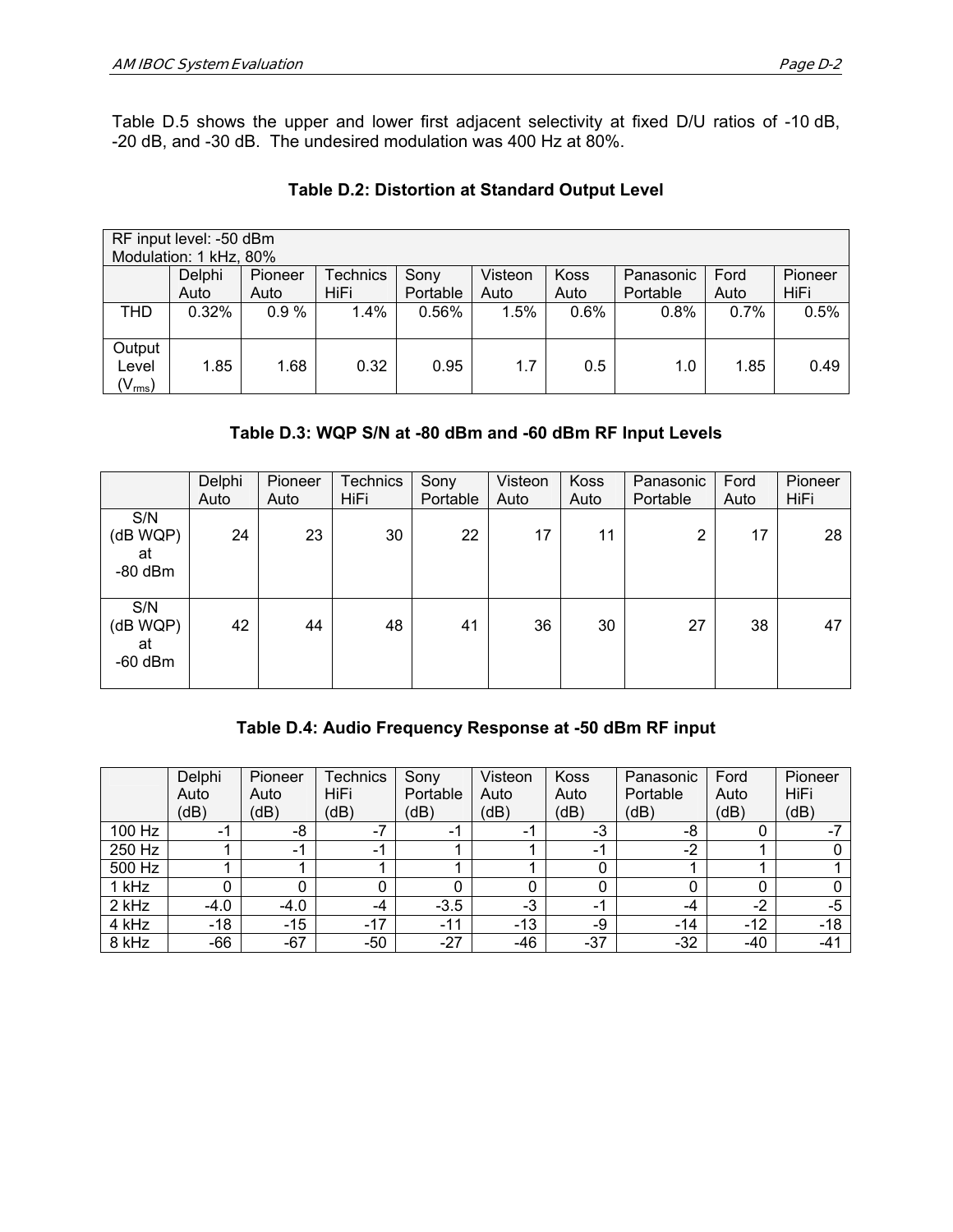|                          | Desired: -50 dBm<br>Undesired: AM, 400Hz, 80%<br>S/N is WQP |                                |                                               |                                 |                                |                                    |                                      |                             |                                |  |  |  |
|--------------------------|-------------------------------------------------------------|--------------------------------|-----------------------------------------------|---------------------------------|--------------------------------|------------------------------------|--------------------------------------|-----------------------------|--------------------------------|--|--|--|
|                          | Delphi<br>Auto<br>S/N<br>(dB)                               | Pioneer<br>Auto<br>S/N<br>(dB) | <b>Technics</b><br><b>HiFi</b><br>S/N<br>(dB) | Sony<br>Portable<br>S/N<br>(dB) | Visteon<br>Auto<br>S/N<br>(dB) | <b>Koss</b><br>Auto<br>S/N<br>(dB) | Panasonic<br>Portable<br>S/N<br>(dB) | Ford<br>Auto<br>S/N<br>(dB) | Pioneer<br>HiFi<br>S/N<br>(dB) |  |  |  |
| $-10$ dB<br>D/U<br>Upper | 53                                                          | 50                             | 15                                            | 5                               | 44                             | 38                                 | 23                                   | 45                          | 24                             |  |  |  |
| $-10$ dB<br>D/U<br>Lower | 53                                                          | 50                             | 14                                            | 14                              | 44                             | 17                                 | 16                                   | 42                          | 21                             |  |  |  |
| $-20$ dB<br>D/U<br>Upper | 51                                                          | 40                             | $\overline{5}$                                | $\overline{2}$                  | 37                             | 25                                 | 11                                   | 42                          | $\overline{7}$                 |  |  |  |
| $-20$ dB<br>D/U<br>Lower | 51                                                          | 39                             | 5                                             | 6                               | 38                             | $\overline{7}$                     | $\overline{7}$                       | 35                          | $\overline{7}$                 |  |  |  |
| $-30$ dB<br>D/U<br>Upper | 45                                                          | 31                             | $\overline{5}$                                | $\overline{2}$                  | 28                             | 15                                 | 6                                    | 33                          | $\overline{3}$                 |  |  |  |
| $-30$ dB<br>D/U<br>Lower | 44                                                          | 31                             | $\overline{4}$                                | 3                               | 30                             | $\overline{2}$                     | $\overline{7}$                       | 25                          | $\overline{7}$                 |  |  |  |

<span id="page-30-0"></span>

|  |  | <b>Table D.5: First Adjacent Selectivity</b> |
|--|--|----------------------------------------------|
|  |  |                                              |

As noted above, the receivers that were used in the AM IBOC testing were the Delphi OEM automobile receiver, the Pioneer aftermarket automobile receiver, the Sony portable receiver, and the Technics home hi fi receiver. To enable the testing process to move as quickly as possible, and to ensure that backups were available if one of the analog receivers were to fail for some reason, multiple units of the same model were used in the testing. To confirm that there was no significant difference in the performance of a particular receiver model across different serial numbers, multiple units of the same model were characterized. The multiple receivers tested, and the laboratory in which they were used, are listed in [Table D.6.](#page-31-0) Additional units of the same model numbers as those that were characterized were also used in the testing process. Although these additional units were not characterized, it is expected that their performance is similar to the units that were characterized.

The test data in [Table D.7,](#page-31-1) [Table D.8,](#page-31-2) [Table D.9](#page-32-0) and [Table D.10](#page-32-1) show that for the three different receiver models where multiple units were characterized, the characteristics of the multiple units were similar. Each receiver was characterized for distortion, audio signal-to-noise at a varying RF input level, audio frequency response, and selectivity.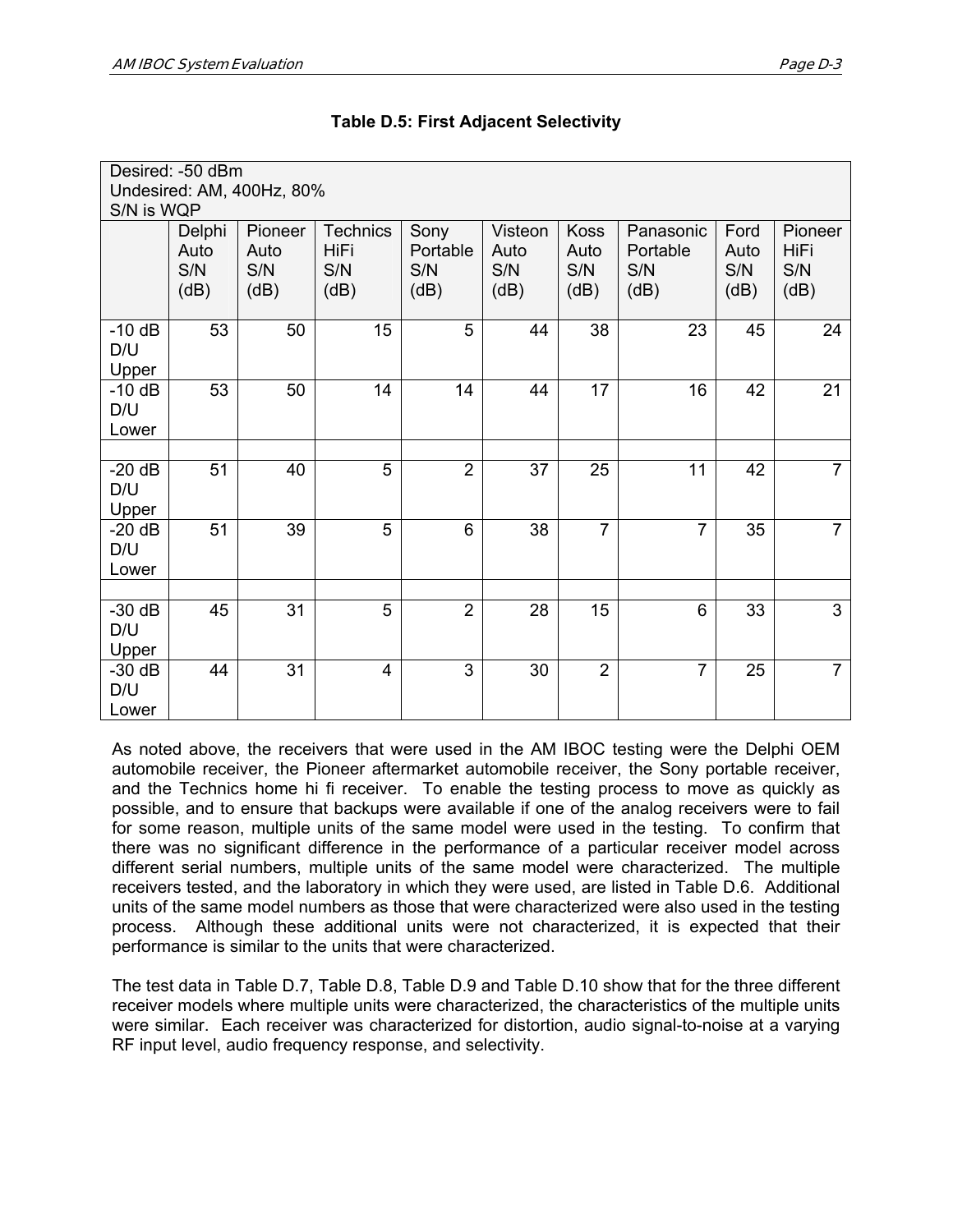| Make            | Model           | <b>Type</b> | Serial No:          | Laboratory<br>where<br>used |
|-----------------|-----------------|-------------|---------------------|-----------------------------|
| Delphi          | 09394139        | Auto        | 89DDSTM103490265    | <b>ATTC</b>                 |
| Delphi          | 09394139        | Auto        | 89DDSTM103490268    | Xetron                      |
| Pioneer         | <b>KEH-1900</b> | Auto        | <b>UHHIO86599UC</b> | <b>ATTC</b>                 |
| Pioneer         | <b>KEH-1900</b> | Auto        | UHHIO86960UC        | Spare                       |
| <b>Technics</b> | <b>SA-EX110</b> | Hi-fi       | GY8JA84758          | <b>ATTC</b>                 |
| <b>Technics</b> | <b>SA-EX110</b> | Hi-fi       | GY8JA38798          | Xetron                      |
| Sony            | CFD-S22         | Portable    | 0005122             | <b>ATTC</b>                 |

#### <span id="page-31-0"></span>**Table D.6: AM Receivers Used in AM IBOC Tests**

#### <span id="page-31-1"></span>**Table D.7: Distortion at Standard Output Level**

| RF input level: -50 dBm |                                                      |                |       |             |  |  |  |
|-------------------------|------------------------------------------------------|----------------|-------|-------------|--|--|--|
| Modulation: 1 kHz, 80 % |                                                      |                |       |             |  |  |  |
| Make                    | Serial No:<br><b>THD</b><br><b>RMS</b><br>Laboratory |                |       |             |  |  |  |
|                         |                                                      | (left channel) | Volts | where       |  |  |  |
|                         |                                                      |                |       | used        |  |  |  |
| Delphi                  | 89DDSTM103490265                                     | 0.39%          | 1.918 | <b>ATTC</b> |  |  |  |
| Delphi                  | 89DDSTM103490268                                     | 0.32%          | 1.850 | Xetron      |  |  |  |
| Pioneer                 | <b>UHHIO86599UC</b>                                  | 0.23%          | 1.935 | <b>ATTC</b> |  |  |  |
| Pioneer                 | <b>UHHIO86960UC</b>                                  | 0.95%          | 1.680 | Spare       |  |  |  |
| <b>Technics</b>         | GY8JA84758                                           | 1.40%          | 0.320 | <b>ATTC</b> |  |  |  |
| <b>Technics</b>         | GY8JA38798                                           | 1.18 %         | 0.317 | Xetron      |  |  |  |
| Sony                    | 0005122                                              | 0.56%          | 0.950 | <b>ATTC</b> |  |  |  |

#### <span id="page-31-2"></span>**Table D.8: WQP S/N at -80 dBm and -60 dBm RF Input Levels**

| Make            | Serial No:       | S/N           | S/N           | Laboratory  |
|-----------------|------------------|---------------|---------------|-------------|
|                 |                  | (dB, WQP/RMS) | (dB, WQP/RMS) | where used  |
|                 |                  | at -60 dBm RF | at -80 dBm RF |             |
|                 |                  | input         | input         |             |
| Delphi          | 89DDSTM103490265 | 53/46         | 34/27         | <b>ATTC</b> |
| Delphi          | 89DDSTM103490268 | 50/43         | 30/24         | Xetron      |
| Pioneer         | UHHIO86599UC     | 51/44         | 31/24         | <b>ATTC</b> |
| Pioneer         | UHHIO86960UC     | 52/44         | 32/23         | Spare       |
| <b>Technics</b> | GY8JA84758       | 58/48         | 40/30         | <b>ATTC</b> |
| <b>Technics</b> | GY8JA38798       | 54/45         | 35/26         | Xetron      |
| Sony            | 0005122          | 49/41         | 30/22         | <b>ATTC</b> |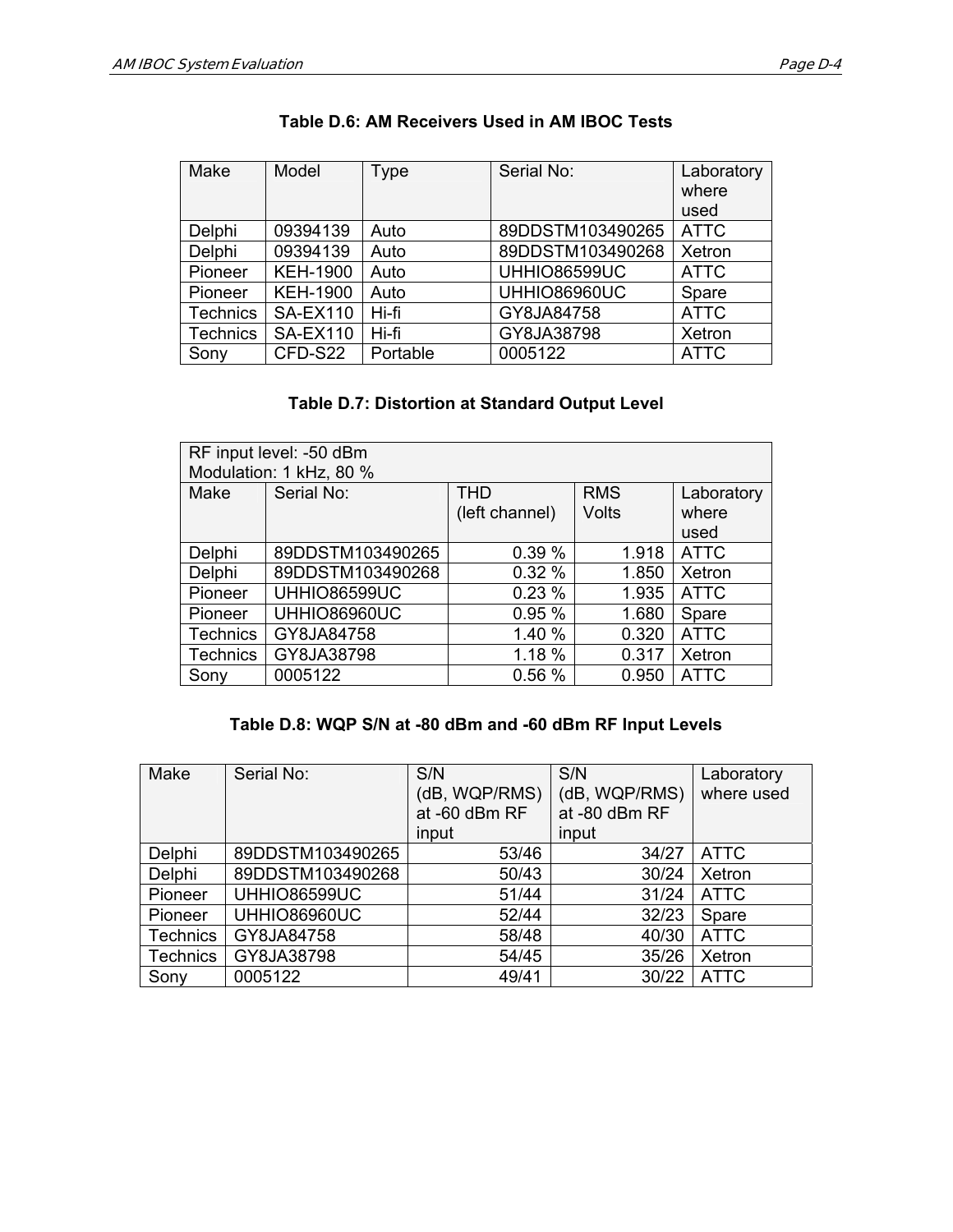| Make            | Serial No:          | 250 Hz  | 500 Hz | 1 kHz | 2 kHz | 4 kHz | 8 kHz | Laboratory  |
|-----------------|---------------------|---------|--------|-------|-------|-------|-------|-------------|
|                 |                     | (dB)    | (dB)   | (dB)  | (dB)  | (dB)  | (dB)  |             |
| Delphi          | 89DDSTM103490265    | 0.75    |        | O     | -4    | -19   | -65   | <b>ATTC</b> |
| Delphi          | 89DDSTM103490268    | 0.75    | 1.25   | 0     | -4    | -18   | -66   | Xetron      |
| Pioneer         | <b>UHHIO86599UC</b> | $-0.5$  |        | 0     | -4    | $-15$ | $-63$ | <b>ATTC</b> |
| Pioneer         | UHHIO86960UC        | $-1.0$  | 0.75   | 0     | -4    | $-15$ | $-67$ | Spare       |
| <b>Technics</b> | GY8JA84758          | $-1.07$ | 0.65   | 0     | $-4$  | $-17$ | -50   | <b>ATTC</b> |
| <b>Technics</b> | GY8JA38798          | $-1.0$  | 0.75   | 0     | -3    | $-17$ | -52   | Xetron      |
| Sony            | 0005122             | 0.75    | 1.0    | 0     | -4    | $-11$ | $-27$ | <b>ATTC</b> |

#### <span id="page-32-0"></span>**Table D.9: Audio Frequency Response at -50 dBm RF Input**

#### <span id="page-32-1"></span>**Table D.10: First Adjacent Selectivity**

| Desired: -50 dBm 1,000 kHz                                                |                                                      |               |       |                |       |               |       |             |
|---------------------------------------------------------------------------|------------------------------------------------------|---------------|-------|----------------|-------|---------------|-------|-------------|
| Undesired: AM, Upper first adjacent (1,010 kHz), 400 Hz modulation at 80% |                                                      |               |       |                |       |               |       |             |
|                                                                           | Data points are dB S/N (WQP)                         |               |       |                |       |               |       |             |
| Make                                                                      | Serial No:                                           | $D/U - 10 dB$ |       | $D/U - 20 dB$  |       | $D/U - 30 dB$ |       | Laboratory  |
|                                                                           |                                                      | Upper         | Lower | Upper          | Lower | Upper         | Lower |             |
| Delphi                                                                    | 89DDSTM103490265                                     | 53            | 53    | 53             | 53    | 52            | 51    | <b>ATTC</b> |
| Delphi                                                                    | 89DDSTM103490268                                     | 53            | 53    | 51             | 51    | 45            | 44    | Xetron      |
| Pioneer                                                                   | <b>UHHIO86599UC</b>                                  | 53            | 53    | 42             | 44    | 35            | 38    | <b>ATTC</b> |
| Pioneer                                                                   | UHHIO86960UC                                         | 50            | 50    | 40             | 39    | 31            | 31    | Spare       |
| <b>Technics</b>                                                           | GY8JA84758                                           | 15            | 14    | 5              | 5     | 5             | 4     | <b>ATTC</b> |
| <b>Technics</b>                                                           | 13<br>3<br>GY8JA38798<br>17<br>6<br>Xetron<br>4<br>4 |               |       |                |       |               |       |             |
| Sony                                                                      | 0005122                                              | 5             | 14    | $\overline{2}$ | 6     | າ             | 3     | <b>ATTC</b> |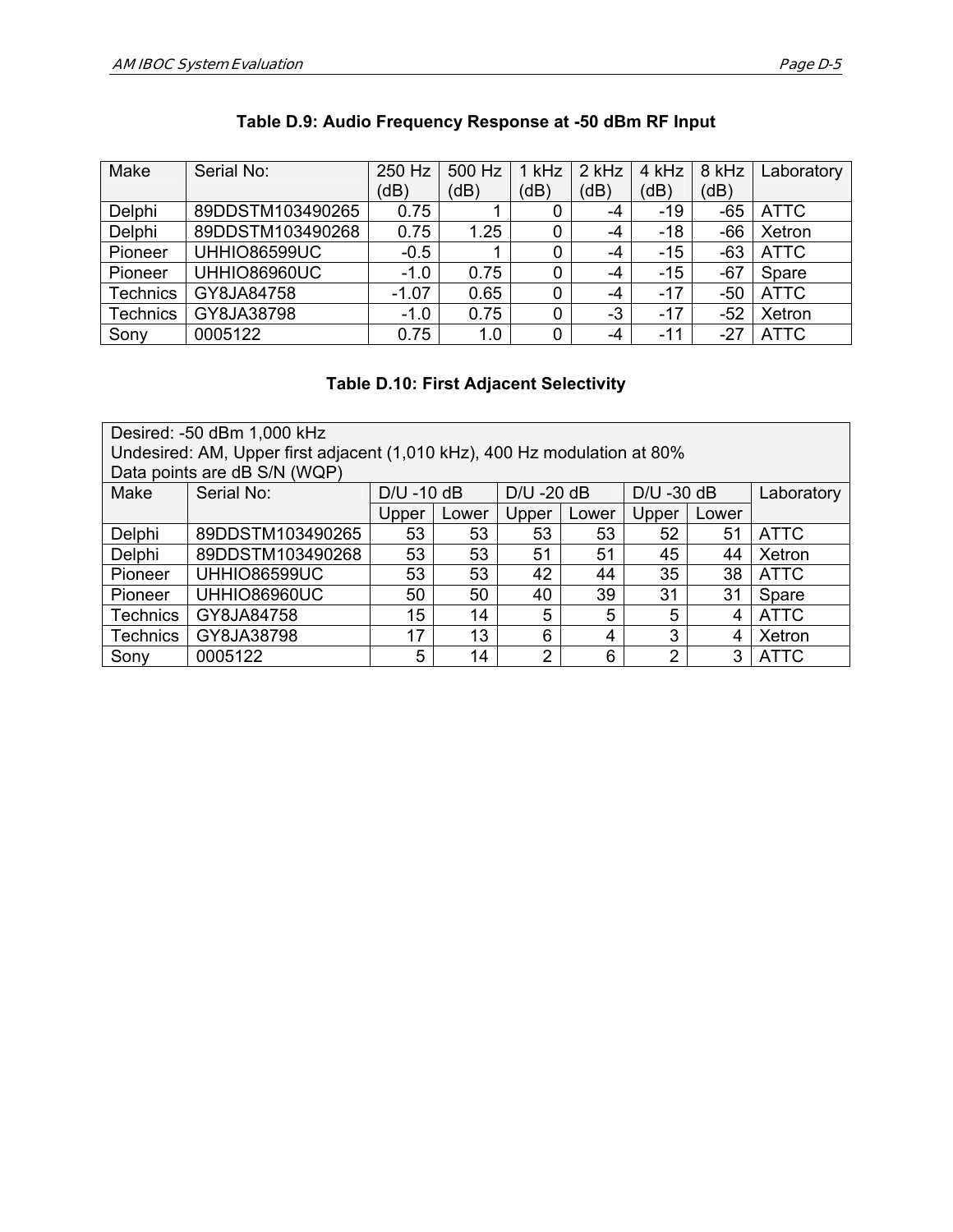#### **NRSC-R204**

#### **NRSC Document Improvement Proposal**

If in the review or use of this document a potential change appears needed for safety, health or technical reasons, please fill in the appropriate information below and email, mail or fax to:

> National Radio Systems Committee c/o Consumer Electronics Association Technology & Standards Department 1919 S. Eads St. Arlington, VA 22202 FAX: 703-907-4190 Email: standards@ce.org

| DOCUMENT NO.                                          | <b>DOCUMENT TITLE:</b> |                                                                         |  |  |  |
|-------------------------------------------------------|------------------------|-------------------------------------------------------------------------|--|--|--|
| <b>SUBMITTER'S NAME:</b>                              |                        | TEL:                                                                    |  |  |  |
| COMPANY:                                              |                        | FAX:                                                                    |  |  |  |
|                                                       |                        | EMAIL:                                                                  |  |  |  |
| <b>ADDRESS:</b>                                       |                        |                                                                         |  |  |  |
|                                                       |                        |                                                                         |  |  |  |
| <b>URGENCY OF CHANGE:</b>                             |                        |                                                                         |  |  |  |
| Immediate                                             |                        | At next revision                                                        |  |  |  |
| PROBLEM AREA (ATTACH ADDITIONAL SHEETS IF NECESSARY): |                        |                                                                         |  |  |  |
| a. Clause Number and/or Drawing:                      |                        |                                                                         |  |  |  |
| b. Recommended Changes:                               |                        |                                                                         |  |  |  |
| c. Reason/Rationale for Recommendation:               |                        |                                                                         |  |  |  |
|                                                       |                        |                                                                         |  |  |  |
| <b>ADDITIONAL REMARKS:</b>                            |                        |                                                                         |  |  |  |
| SIGNATURE:                                            |                        | DATE:                                                                   |  |  |  |
|                                                       | FOR NRSC USE ONLY      |                                                                         |  |  |  |
| Date forwarded to NAB S&T:                            |                        |                                                                         |  |  |  |
| Responsible Committee:                                | Co-chairmen:           | <u> 1989 - Johann Stein, mars an t-Amerikaansk kommunister (* 1958)</u> |  |  |  |
| Date forwarded to co-chairmen:                        |                        |                                                                         |  |  |  |